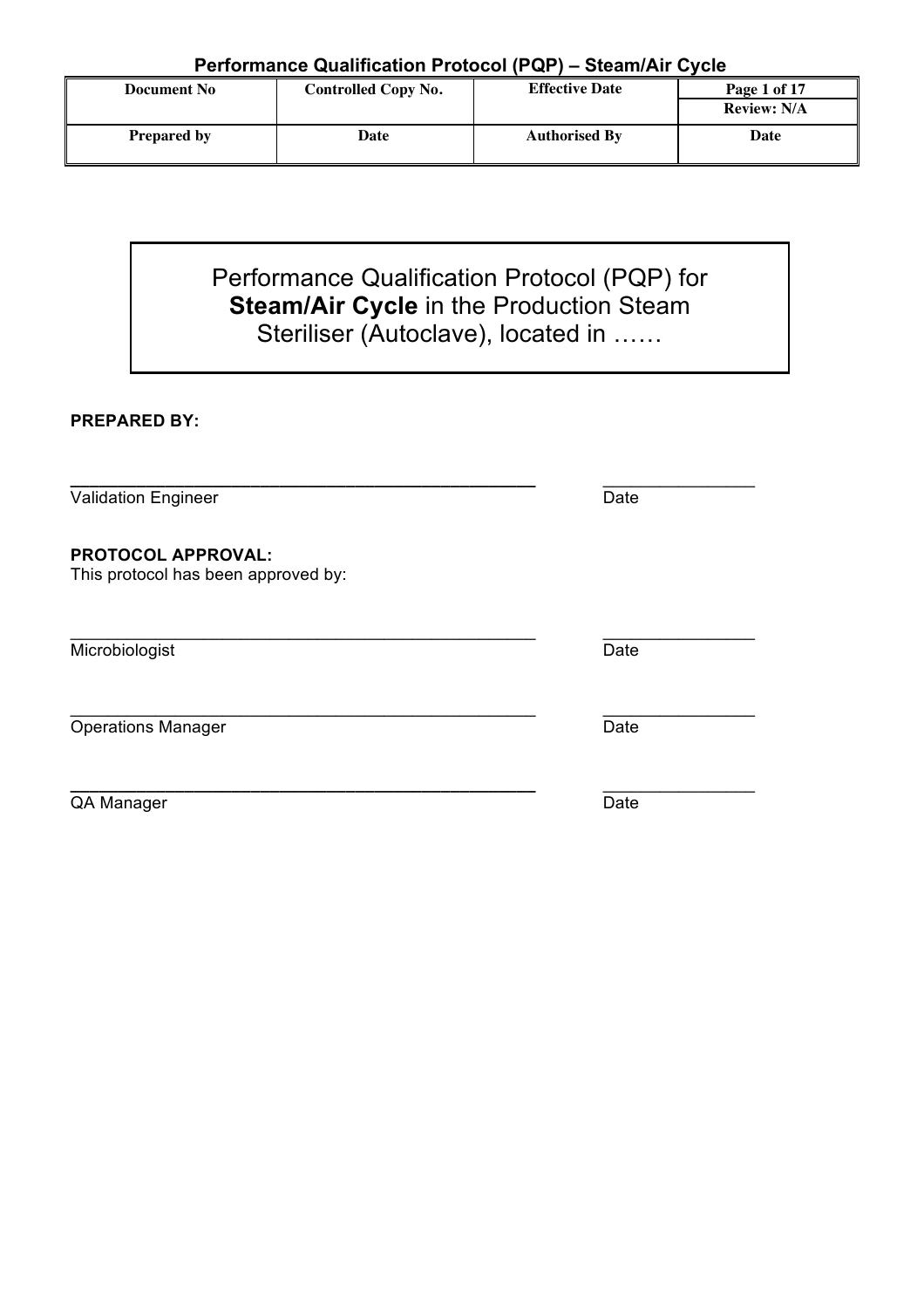| <b>Document No</b> | <b>Effective Date</b><br><b>Controlled Copy No.</b> |                      | Page 2 of 17       |
|--------------------|-----------------------------------------------------|----------------------|--------------------|
|                    |                                                     |                      | <b>Review: N/A</b> |
| <b>Prepared by</b> | Date                                                | <b>Authorised By</b> | Date               |

## **1 Scope and Protocol Objective**

The Production Steam Steriliser (autoclave), located in ………. shall be used for sterilising aseptically-filled vials of selected products.

To qualify the performance of the Fedegari Steam Steriliser (Autoclave) as part of a change control qualification study (refer to CR-14- xxxx "Recommence Manufacture of xxxx Acid Injection 15 mg in 1 mL ) This Performance Qualification shall be limited to demonstrating consistency and efficacy of the steam/air sterilisation cycle, using 1mL water filled into 2 mL vials. Equivalence for xxx Injection 15 mg in 1 mL product, which has been aseptically filled into 2 mL vials, shall be demonstrated in the subsequent Process Validation Study (see PQ protocol kkk).

This protocol has been prepared with reference to the following regulatory guidelines:

The Performance Qualification study (PQP kkk ) for the autoclave equipment, included heat distribution studies for a porous load cycle only. This document shall include heat distribution studies for the steam/air sterilisation cycle, as part of the process development for the terminal sterilisation of filled vials.

The objective of this Performance Qualification, is to verify that the sterilising autoclave consistently provides the required sterility assurance, when operated under normal conditions, using standard minimum and maximum loading patterns and the specified settings:

The production cycle registered for Folic Acid product is 121.1  $^{\circ}$ C for fifteen (15) minutes, to provide a minimum F<sub>o</sub>  $= 8$  min.

The standard loading patterns shall be as follows:

Minimum load Six (6) trays 2 mL vials, 340 vials per tray, across two autoclave shelves Maximum Load Nine (9) trays 2 mL vials, 340 vials per tray, across three autoclave shelves

A reduced cycle shall also be run, for the standard production load patterns, to demonstrate that sub-optimal conditions also yield an acceptable level of sterility assurance. This shall be achieved by changing the timetemperature combination for the standard production load patterns to 121.1 °C, for *ten* (10) minutes, which is 66% of the registered sterilising condition of  $121.1^{\circ}$ C for 15 minutes.

### **2 Equipment Identification and Description**

The Production Steam Steriliser is a multi-cycle, 210 L capacity, single-ended (*future:- double ended*) autoclave, manufactured by Fedegari, model FOB4S-TS (S/N aaaa). The installation and operation is described in the following supporting documents:

ED ED Commissioning – F3 Production Steam Steriliser (Fedegari FOB4S –TS Autoclave) IQP for F3 Steam Steriliser (Autoclave) IQR for F3 Steam Steriliser (Autoclave) OQP "OQP for F3 Steam Steriliser (Autoclave) OQR for Steam Steriliser (Autoclave) PQP for F3 Steam Steriliser (Autoclave) PQR for F3 Steam Steriliser (Autoclave) PVP Terminal Sterilisation of xxxx Product

#### **2.1 Definition of Terms - Engineering Specifications**

The following terms have been used in this protocol and are explained below:

**SAL: Sterility Assurance Level**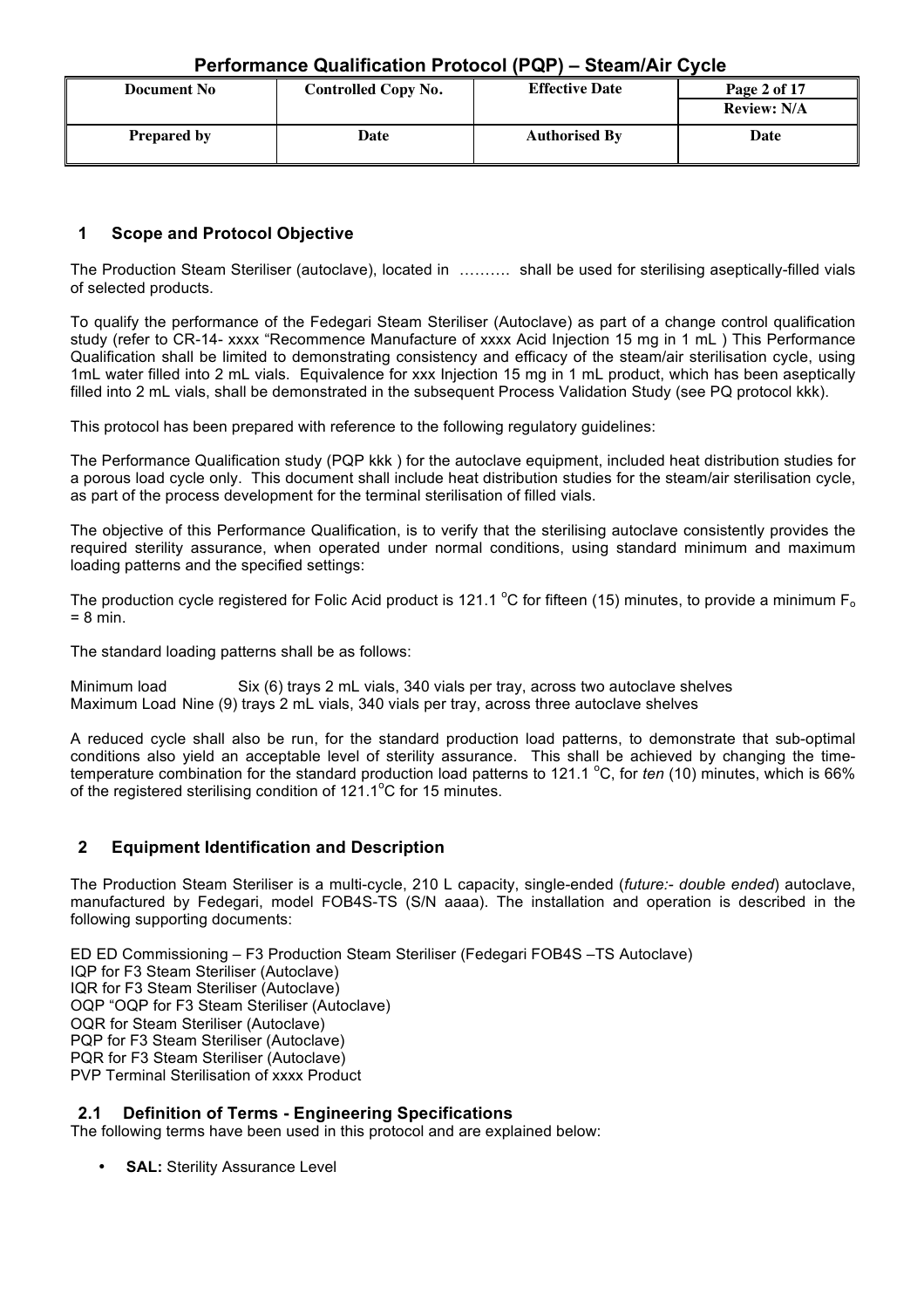| <b>Document No</b> | <b>Controlled Copy No.</b> | <b>Effective Date</b> |                    |
|--------------------|----------------------------|-----------------------|--------------------|
|                    |                            |                       | <b>Review: N/A</b> |
| <b>Prepared by</b> | Date                       | <b>Authorised By</b>  | Date               |

- **PNSU:** Probability of a non-sterile unit
- **D<sub>T</sub>**: The time in minutes required for a one logarithm or 90% reduction of the population of microorganisms used a biological indicator under specified lethal conditions at a reference temperature T.
- **F value:** measure of the microbiological inactivation capability of a heat sterilisation process
- F<sub>o</sub> value: F value calculated using a reference temperature (T<sub>ref</sub>) of 121.1°C, with a z value of 10°C and a D value of 1 minute
- **F**<sub>phys</sub>: A term used to describe the delivered lethality, which is calculated using the actual physical parameters of the cycle against the reference temperature  $(T_{ref})$ .
- **Z value:** The number of degrees of temperature change necessary to change the D-value by a factor of 10

## **2.2 Responsibilities**

Validation Staff shall prepare the Performance Qualification Protocol (PQP) document and train the Production Staff in its execution.

The Performance Qualification Protocol shall be approved prior to execution by:

- The Microbiologist<br>• The Operations Ma
- The Operations Manager
- The Quality Assurance Manager

The Production Supervisor shall be responsible for conducting the test protocols. Validation Staff shall assemble data, review results and draw conclusions from the test protocols in order to prepare the Performance Qualification Report (PQR).

The PQ report shall be reviewed by:

- The Microbiologist
- The Operations Manager
- The Quality Assurance Manager

### **2.3 Other Relevant Documents**

### **3 Process Description**

Sterilisation shall be by the moist heat process, using saturated steam, where  $F_0 > 8$  D<sub>T</sub> (see below). A steam-air mixture is used to control chamber pressure and assist in pressure equalisation between chamber and vials, particularly during the cool-down phase.

In-process controls for the sterilisation phase of the cycle shall be temperature TE1 in the liquid product and sterilisation phase hold time. Temperature (TE 8 on the auxilliary heating device) and chamber pressure (TP01) are also required to control heating and forced cooling phases of the cycle.

For the purposes of the PQ, sterilisation phase temperature and hold time data shall be processed to demonstrate that the physical characteristics of the cycle in terms of accumulated lethality ( $F_{phys}$ ) exceed the minimum cycle design criteria (F<sub>o</sub>), where:<br> $F_o > 8 D_T$ 

for  $D_{\text{Tref}} = D_{121.10C} = 1.0$  minutes and  $F_{\text{phys}} = \Delta t \sum 10^{(T-Tref)/z}$ 

*Reference: BP Appendix XVIII "Methods of Sterilisation" and registered particulars, where Fo > 8 min is required.*

Biological Indicators shall be selected, to demonstrate the survival probability of a non-sterile unit (PNSU)  $\leq 10^{-6}$ for both the normal production cycle ( $F_0 \ge 15$ ) and a reduced cycle ( $F_0 \ge 10$ ).

The selected cycle for normal operation is "P4 Steam Air Cycle", which has the following characteristics:

• Heating phase to 121.1 °C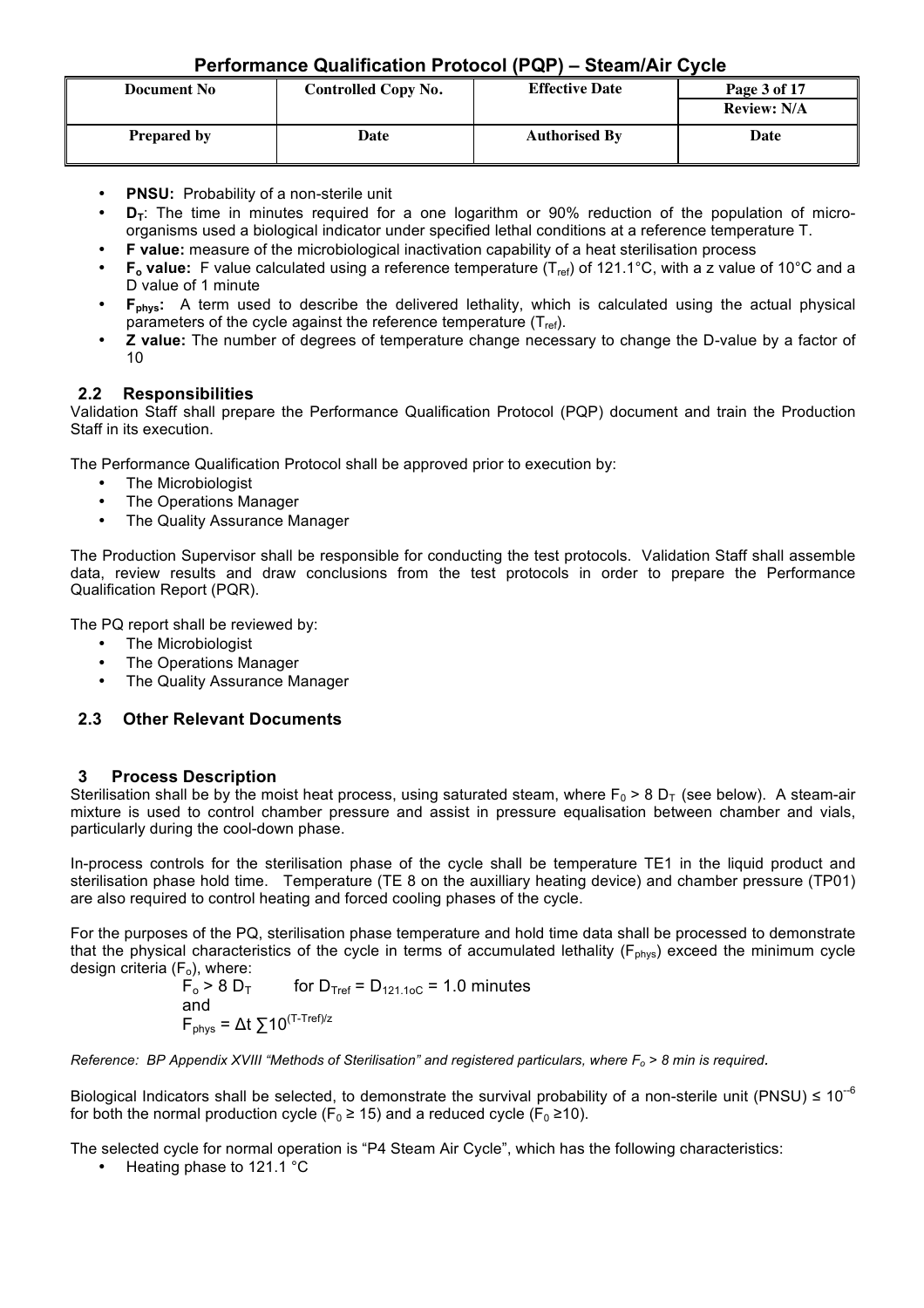| <b>Document No</b> | <b>Controlled Copy No.</b> | <b>Effective Date</b> | Page 4 of 17<br><b>Review: N/A</b> |
|--------------------|----------------------------|-----------------------|------------------------------------|
| <b>Prepared by</b> | Date                       | <b>Authorised By</b>  | Date                               |

- Sterilisation temperature 121.1 °C
- Sterilisation time 15 minutes
- Drying phase 10 minutes
- Forced cooling 30 minutes

The selected cycle for reduced cycle operation is a modified "P4 Steam Air Cycle", which has the following characteristics:

- Heating phase to 121.1 °C
- Sterilisation temperature 121.1 °C
- Sterilisation time 10 minutes
- Forced cooling 15 minutes

Refer to Appendices A and B for standard load components and loading patterns respectively. A standard load configuration shall be the combination of one set of load components, stacked in the specified loading pattern.

### **4 Performance Qualification Tests**

Tests to be conducted and acceptance criteria are defined in the attached Performance Qualification Test Sheets.

#### **Tests to be performed:**

- **1** Test Instrument Calibration
- **2** Vacuum Leak Rate Test
- **3** Heat Distribution Test (empty chamber temperature mapping)
- **4** Heat Distribution Test (loaded chamber temperature mapping)
- **5** Heat Penetration studies for:
	- Production cycle standard loads (121.1 °C for 15 minutes, two consecutive cycles) and for "Reduced" cycle standard loads (121.1  $^{\circ}$ C for 10 minutes, one cycle)
- **6** Biological challenge testing for standard and reduced cycle loads

All attachments of raw data in the form of thermal printer records, shall include photo or printed copies.

#### **Tests 4-6 Summary Table:**

| <b>Load Description</b>            | <b>Empty</b>   | <b>Water</b>                   |              | Water                   |                                 |
|------------------------------------|----------------|--------------------------------|--------------|-------------------------|---------------------------------|
|                                    | <b>Chamber</b> | <b>Heat Distribution</b>       |              | <b>Heat Penetration</b> |                                 |
|                                    |                | (probes outside vials, no Bls) |              |                         | (probes inside vials, with Bls) |
|                                    |                | Minimum load                   | Maximum load | Minimum load            | Maximum load                    |
|                                    |                | $(6 \text{ trays})$            | $(9$ trays)  | (6 trays)               | $(9$ trays)                     |
| <b>Production Cycle</b>            |                |                                |              |                         |                                 |
| $(121.1^{\circ}C, 15 \text{ min})$ |                |                                |              |                         |                                 |
| <b>Reduced Cycle</b>               |                |                                |              |                         |                                 |
| $(121.1^{\circ}C, 10 \text{ min})$ |                |                                |              |                         |                                 |
| <b>Biological Indicators</b>       | No             | No.                            | No           | Yes                     | Yes                             |
|                                    |                |                                |              |                         |                                 |

**Acceptance criteria** for the overall program shall be based on the following:

- 1. Successful calibration data for all measuring instruments
- 2. Successful completion of all test functions listed in Section 4.

#### **Protocol Report Reference:**

The results of all test studies shall be included in the Performance Qualification Report (PQR): …. **"PQR for Steam/Air Cycle"**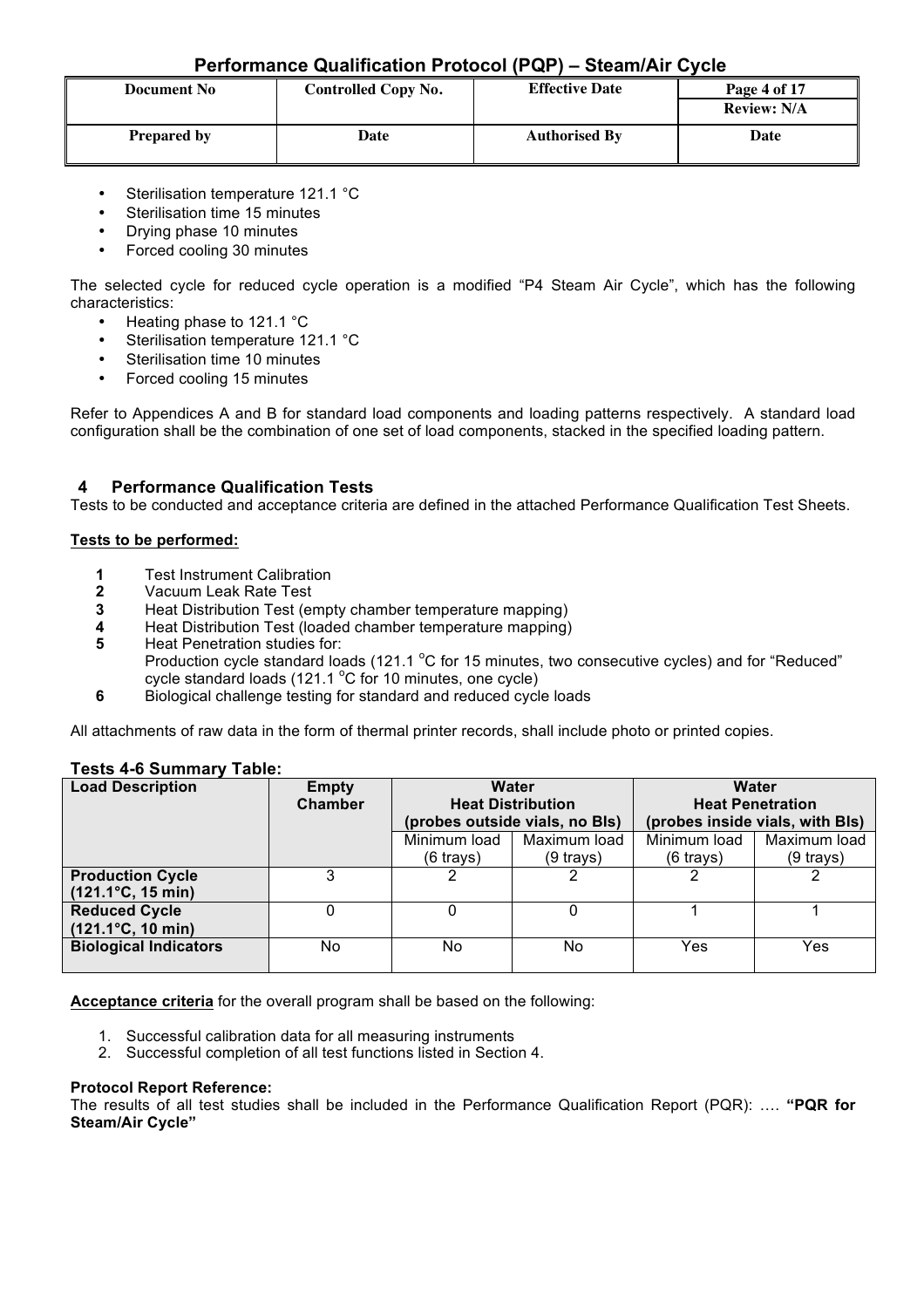| <b>Document No</b> | Controlled Copy No. | <b>Effective Date</b> | Page 5 of 17<br><b>Review: N/A</b> |
|--------------------|---------------------|-----------------------|------------------------------------|
| <b>Prepared by</b> | Date                | <b>Authorised By</b>  | Date                               |

The PQR shall include a summary report, with a list of all attachments to the protocol. Deviations from the Performance Qualification Protocol shall be listed in the report and filed electronically on copies of Form "Validation Deficiency Report" (VDR).

#### **4.1 Rationale for Testing Schedule**

Two consecutive standard production cycles shall be tested for each load configuration to demonstrate consistency of autoclave performance. The first cycle shall be run under "cold start" conditions, where it is the first heated run of the day (note Vacuum Leak Rate Testing may be run first, because it does not require the chamber to be heated).

One "reduced" cycle shall be tested for each load configuration, to demonstrate lethality  $> 10^{-10}$  under sub-optimal conditions. A reduced cycle of 121.1°C for 10 minutes has been selected, as this temperature-time combination delivers approximately half the lethality of the production cycle in terms of  $F_0$  design value:

121.1 °C for 15 minutes  $F_0$  = 15 minutes 121.1 °C for 10 minutes  $F_0$  = 10 minutes

In order to preserve raw data, the PQ report shall include copies of all raw test data, which has been recorded on thermal paper. All qualification test cycles shall be logged in the summary report.

As a minimum, biological indicators shall be placed in the first, "cold start" heat penetration standard load cycle and in the "reduced" qualification cycle. Biological indicators shall be presented in a liquid form, inside sealed glass ampoules, which are of a similar size to the filled product vials.

#### **The Biological indicator shall have:**

Population > 5 x 10<sup>5</sup> Geobacillus stearothermophilus (ATCC 7953) per ampoule, with a "D" value of not less than 1.5 minutes and not more than 2.0 minutes.

A Vacuum Leak Rate Test shall be conducted prior to performance testing, with the temperature probes in place and thereafter on a daily basis, to confirm that the leakage rate remains within specification and that the autoclave chamber constitutes a sealed unit, during operation.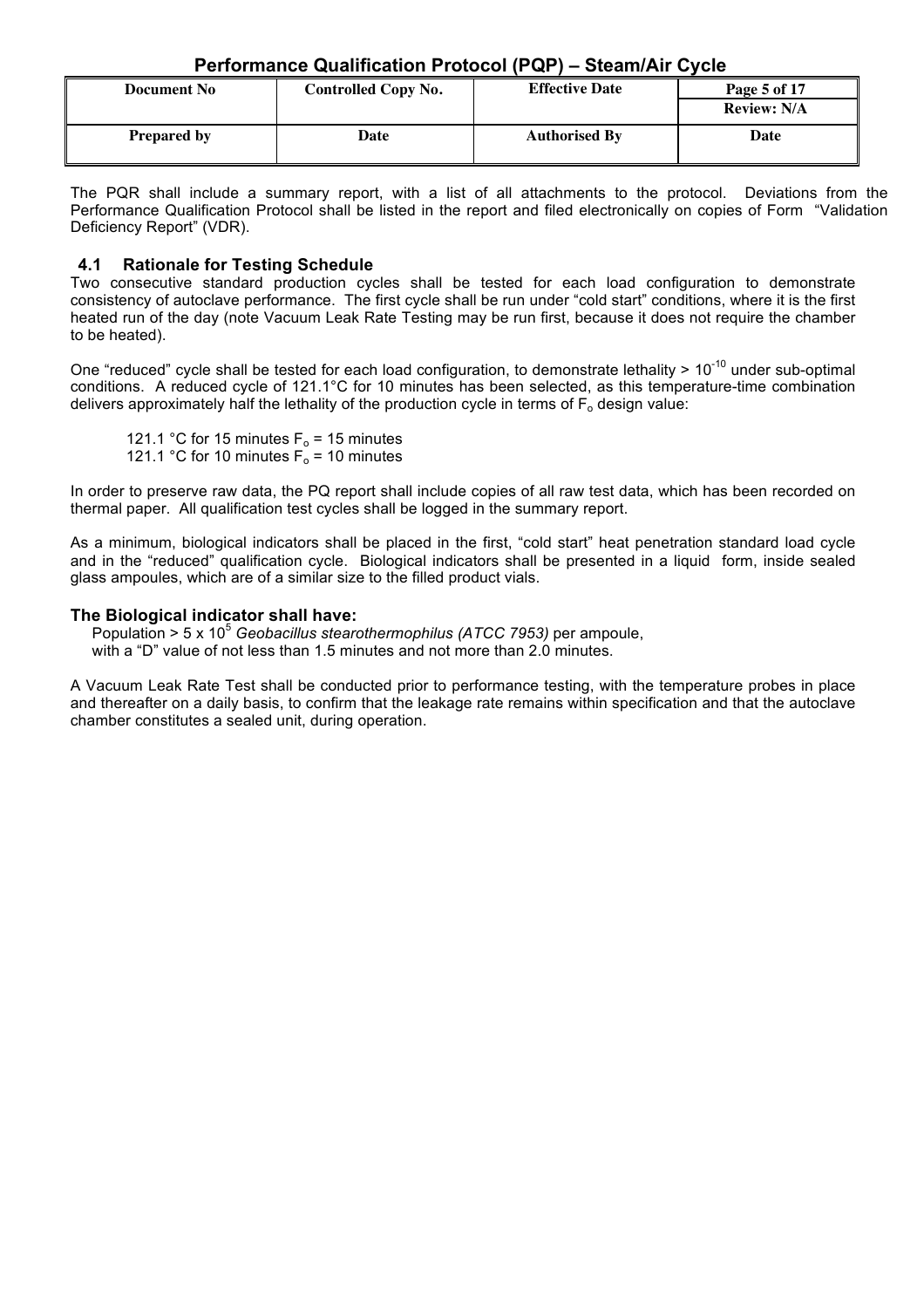| <b>Document No</b> | <b>Controlled Copy No.</b> | <b>Effective Date</b> | Page 6 of 17       |
|--------------------|----------------------------|-----------------------|--------------------|
|                    |                            |                       | <b>Review: N/A</b> |
| <b>Prepared by</b> | Date                       | <b>Authorised By</b>  | Date               |

| <b>Performance Qualification Test Sheets</b>               |                                                                                                                                                                                                                                                                                    |                                                                                                                                                                                                     |  |  |  |  |
|------------------------------------------------------------|------------------------------------------------------------------------------------------------------------------------------------------------------------------------------------------------------------------------------------------------------------------------------------|-----------------------------------------------------------------------------------------------------------------------------------------------------------------------------------------------------|--|--|--|--|
| Test 1                                                     | <b>Title of Test: Test Instrument Calibration</b>                                                                                                                                                                                                                                  |                                                                                                                                                                                                     |  |  |  |  |
| <b>Objective</b><br>successfully calibrated.               | To Verify that the F3 oven and autoclave data recorder and temperature probes used for the qualification are                                                                                                                                                                       |                                                                                                                                                                                                     |  |  |  |  |
| <b>Test Method</b>                                         | <b>Reference:</b><br>TR vvvv "Extended<br>The data recorder, connected to 11 temperature probes, shall be temporarily<br>installed during the qualification study, to provide and record data for thermal<br><b>Calibration Schedule"</b><br>mapping and heat penetration studies. |                                                                                                                                                                                                     |  |  |  |  |
| <b>Sampling and Recording Plan:</b>                        |                                                                                                                                                                                                                                                                                    |                                                                                                                                                                                                     |  |  |  |  |
|                                                            |                                                                                                                                                                                                                                                                                    | The oven and autoclave data recorder is calibrated at a minimum frequency of once per year (as recorded in TR<br>pppp, before and after PQ study or within one month of execution of this protocol. |  |  |  |  |
| <b>Test Equipment and Materials</b>                        |                                                                                                                                                                                                                                                                                    |                                                                                                                                                                                                     |  |  |  |  |
| (NATA) standards.                                          |                                                                                                                                                                                                                                                                                    | Dry heat block and other test equipment supplied by calibration service contractor referenced to recognized                                                                                         |  |  |  |  |
| <b>Acceptance Criteria</b>                                 | The temperature monitoring device shall be:                                                                                                                                                                                                                                        |                                                                                                                                                                                                     |  |  |  |  |
| Digital or analogue<br>$\bullet$<br>$\bullet$<br>$\bullet$ | Accurate to +/- 1% over the scale range 50 °C to 150 °C<br>Adjusted to $+/-$ 0.5 °C at the sterilisation temperature (121.1 °C)                                                                                                                                                    |                                                                                                                                                                                                     |  |  |  |  |
| or within one month of the qualification activity.         |                                                                                                                                                                                                                                                                                    | The temperature monitoring equipment shall meet the above calibration requirements before and after PQ study,                                                                                       |  |  |  |  |
| <b>Test Results:</b>                                       | Date:<br>Copies of calibration certification for protocol test equipment shall be included in the PQR.                                                                                                                                                                             |                                                                                                                                                                                                     |  |  |  |  |
| Summary of results (analysis and conclusion)               |                                                                                                                                                                                                                                                                                    |                                                                                                                                                                                                     |  |  |  |  |
| <b>Acceptance Criteria met: Pass/Fail</b>                  |                                                                                                                                                                                                                                                                                    |                                                                                                                                                                                                     |  |  |  |  |
|                                                            | <b>Analysed By: Validation Staff</b>                                                                                                                                                                                                                                               |                                                                                                                                                                                                     |  |  |  |  |
|                                                            | <b>Reviewed By: Microbiologist</b>                                                                                                                                                                                                                                                 |                                                                                                                                                                                                     |  |  |  |  |
|                                                            | <b>Approved By: Operations Manager</b>                                                                                                                                                                                                                                             |                                                                                                                                                                                                     |  |  |  |  |
| Approved By: QA Manager                                    |                                                                                                                                                                                                                                                                                    |                                                                                                                                                                                                     |  |  |  |  |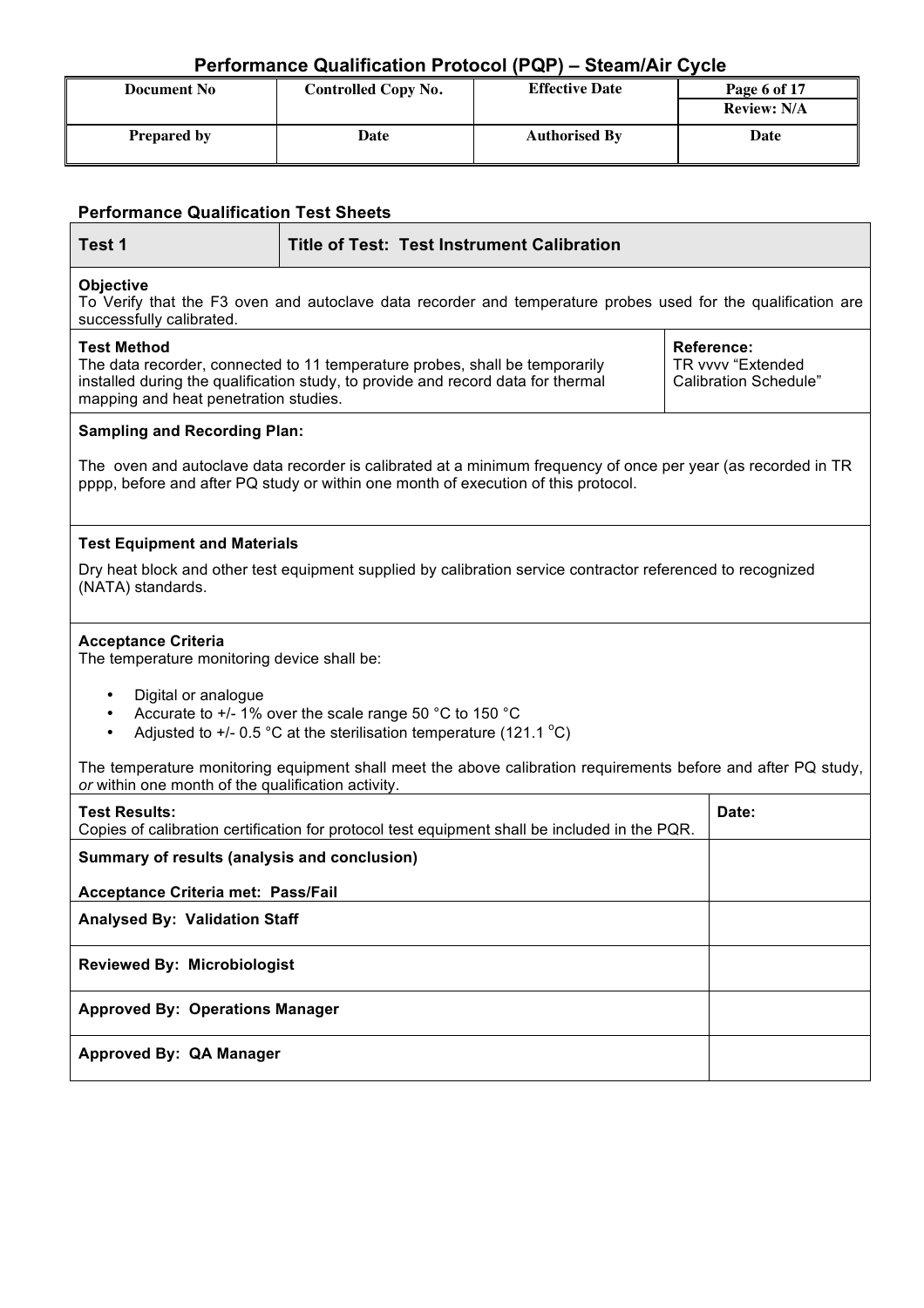| <b>Document No</b> | <b>Effective Date</b><br><b>Controlled Copy No.</b> |                      |                    |  | Page 7 of 17 |
|--------------------|-----------------------------------------------------|----------------------|--------------------|--|--------------|
|                    |                                                     |                      | <b>Review: N/A</b> |  |              |
| <b>Prepared by</b> | Date                                                | <b>Authorised By</b> | Date               |  |              |

| Test 2                                                                                                                                                                                                                                                                                                                                                                                                                                                                                                                                                                                                                    | <b>Title of Test: Vacuum Leak Rate Test</b>                                                                                                                                                                                                                                                                                                                   |       |  |  |  |  |
|---------------------------------------------------------------------------------------------------------------------------------------------------------------------------------------------------------------------------------------------------------------------------------------------------------------------------------------------------------------------------------------------------------------------------------------------------------------------------------------------------------------------------------------------------------------------------------------------------------------------------|---------------------------------------------------------------------------------------------------------------------------------------------------------------------------------------------------------------------------------------------------------------------------------------------------------------------------------------------------------------|-------|--|--|--|--|
| Objective<br>To verify integrity of the chamber and door seals via pressure hold test under vacuum.                                                                                                                                                                                                                                                                                                                                                                                                                                                                                                                       |                                                                                                                                                                                                                                                                                                                                                               |       |  |  |  |  |
| <b>Test Method</b>                                                                                                                                                                                                                                                                                                                                                                                                                                                                                                                                                                                                        | <b>Reference:</b><br>SOP<br>Select and run a Vacuum Leak Rate Test cycle.<br><b>XXXX</b><br>The Sterilising Autoclave has a "Validation Port" in the autoclave chamber. Remove the<br>port cover and insert temperature probes via the stainless steel adapter provided.<br>Perform Vacuum Leak Rate Testing after mounting and on removal of test equipment. |       |  |  |  |  |
| After removal of qualification probes                                                                                                                                                                                                                                                                                                                                                                                                                                                                                                                                                                                     | <b>Sampling and Recording Plan:</b><br>On a daily basis, for all working days of operation, and also including:<br>Prior to and after fitting qualification probes<br>Prior to and after qualification runs                                                                                                                                                   |       |  |  |  |  |
| <b>Test Equipment and Materials</b><br>The autoclave draws a vacuum. The controller measures and calculates the leak rate parameters automatically<br>over a 16 minute pressure hold phase:<br>$P = (P_3 - P_2)$<br>where<br>$P_1$ = approximately 15 kPa (absolute pressure) Note that ordinary atmospheric pressure = +101.3 kPa and<br>therefore where absolute pressure measured < 101.3 kPa, a vacuum is described).<br>$P_2$ = equilibration pressure within the autoclave after a hold period of 10 minutes at $P_1$<br>$P_3$ = remaining pressure within the autoclave after a hold period of 16 minutes at $P_2$ |                                                                                                                                                                                                                                                                                                                                                               |       |  |  |  |  |
| <b>Acceptance Criteria</b><br>The rate of pressure change shall not exceed 0.13 kPa/min over a 16 minute pressure hold phase, i.e.<br>$(P_3-P_2) \le 2.08$ kPa                                                                                                                                                                                                                                                                                                                                                                                                                                                            |                                                                                                                                                                                                                                                                                                                                                               |       |  |  |  |  |
| <b>Test Results:</b>                                                                                                                                                                                                                                                                                                                                                                                                                                                                                                                                                                                                      |                                                                                                                                                                                                                                                                                                                                                               | Date: |  |  |  |  |
| Attach copies of autoclave printer records to the PQR.                                                                                                                                                                                                                                                                                                                                                                                                                                                                                                                                                                    |                                                                                                                                                                                                                                                                                                                                                               |       |  |  |  |  |
| Summary of results (analysis and conclusion)                                                                                                                                                                                                                                                                                                                                                                                                                                                                                                                                                                              |                                                                                                                                                                                                                                                                                                                                                               |       |  |  |  |  |
| Acceptance Criteria met: Pass/Fail                                                                                                                                                                                                                                                                                                                                                                                                                                                                                                                                                                                        |                                                                                                                                                                                                                                                                                                                                                               |       |  |  |  |  |
| <b>Analysed By: Validation Staff</b>                                                                                                                                                                                                                                                                                                                                                                                                                                                                                                                                                                                      |                                                                                                                                                                                                                                                                                                                                                               |       |  |  |  |  |
| <b>Reviewed By: Microbiologist</b>                                                                                                                                                                                                                                                                                                                                                                                                                                                                                                                                                                                        |                                                                                                                                                                                                                                                                                                                                                               |       |  |  |  |  |
| <b>Approved By: Operations Manager</b>                                                                                                                                                                                                                                                                                                                                                                                                                                                                                                                                                                                    |                                                                                                                                                                                                                                                                                                                                                               |       |  |  |  |  |
| Approved By: QA Manager                                                                                                                                                                                                                                                                                                                                                                                                                                                                                                                                                                                                   |                                                                                                                                                                                                                                                                                                                                                               |       |  |  |  |  |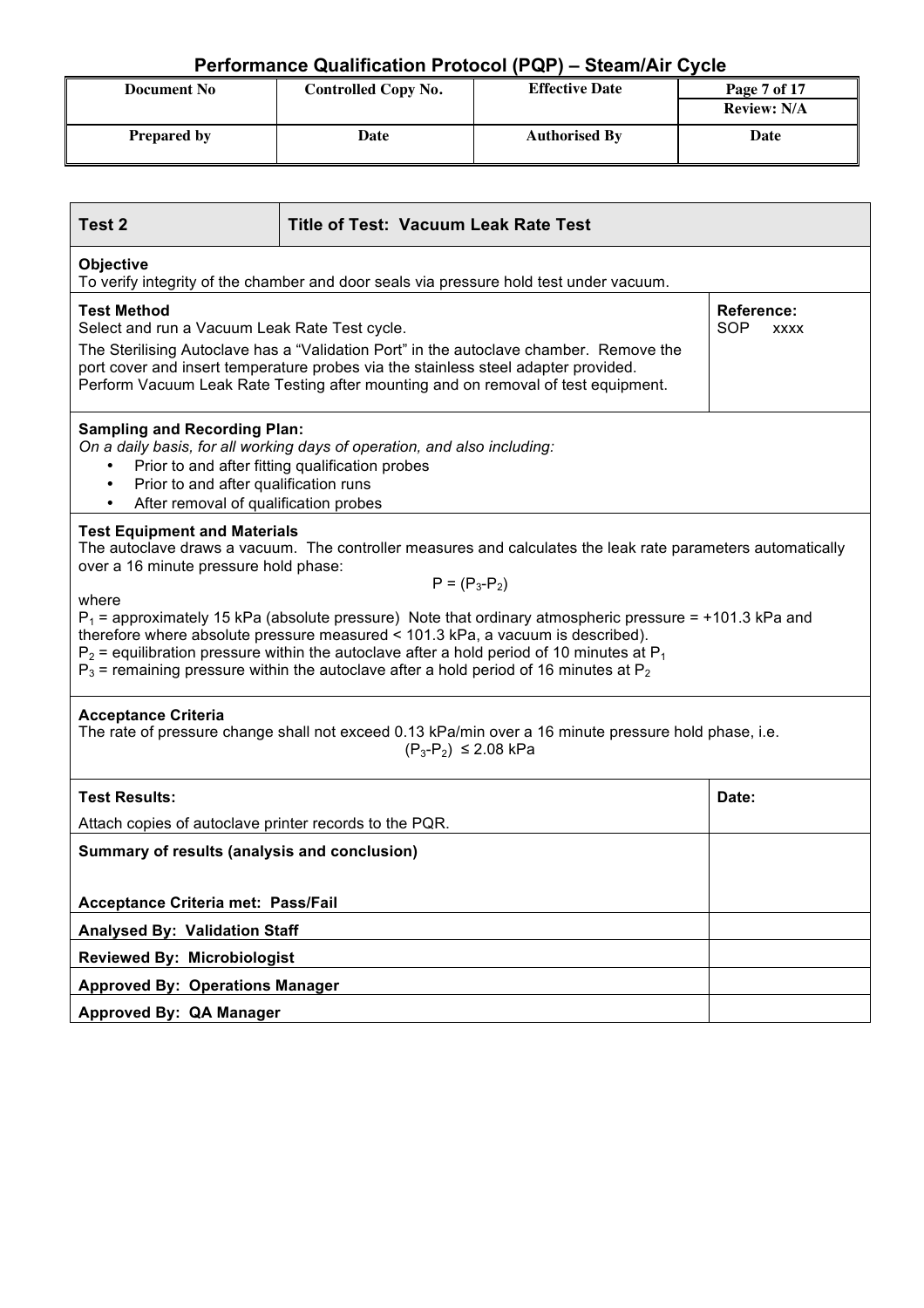| <b>Document No</b> | <b>Effective Date</b><br><b>Controlled Copy No.</b> |                      | Page 8 of 17       |
|--------------------|-----------------------------------------------------|----------------------|--------------------|
|                    |                                                     |                      | <b>Review: N/A</b> |
| <b>Prepared by</b> | Date                                                | <b>Authorised By</b> | Date               |

#### **Objective**

Physical qualification of the Production sterilisation cycle to demonstrate that heat distribution within the empty chamber is consistent. Program 4 (Steam/air) shall be used as the standard sterilisation cycle.

#### **Test Method**

Fit the 11 thermocouple probes through the validation port in the autoclave door as described in Test Sheet 2 and check connections to the oven and autoclave data recorder. Close the door and perform a leak rate test cycle, as for Test Sheet 2.

Probe placement inside the chamber shall reflect the results from previous heat distribution studies (see Operational Qualification) for determination of hot and cold spots within the chamber. Record the position of each probe on a loading pattern diagram (see Appendix B).

The F3 oven and autoclave data recorder drain probe (AC1-B) shall be used to reference the temperature in the drain.

Select and run "Program 4" (steam/air cycle) whilst synchronising the F3 oven and autoclave data recorder start and finish times to collect all relevant data at 1 minute intervals. At least one cycle must be the first hot cycle run in the autoclave for that day ("cold start").

Copy, sign and date, all thermal printer records and record the test method and results on TR 019H068. Process the raw data according to the procedure outlined in Appendix C.

#### **Sampling and Recording Plan**

Three runs for this first, heat distribution study (empty chamber mapping) on the standard Production cycle (Program 4).

| Test Equipment, Materials and Calibrations               | <b>References</b>    |
|----------------------------------------------------------|----------------------|
| Refer to OI 003171 'Use of oven/autoclave data recorder" | OI xxxxx<br>OI xxxxx |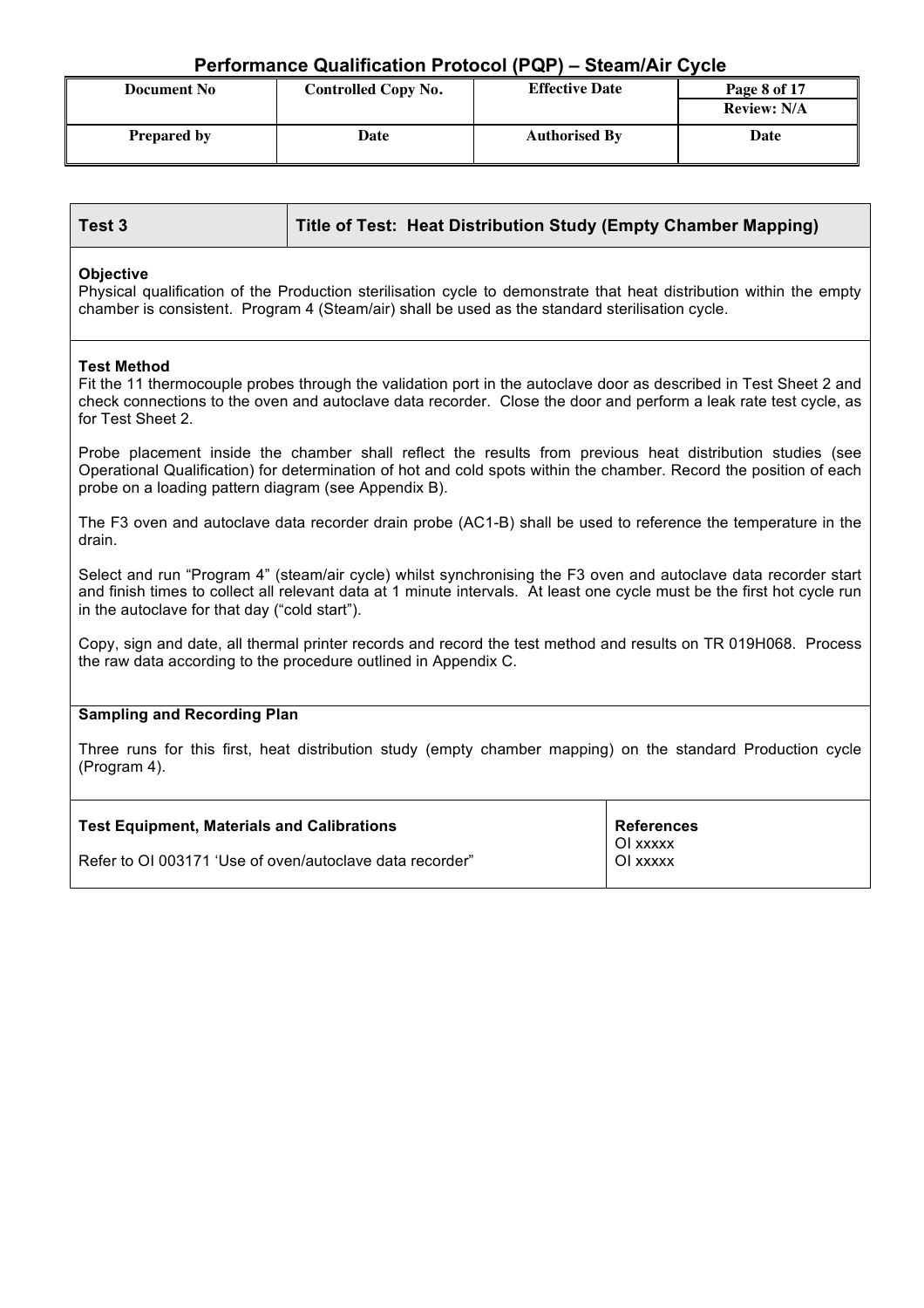| <b>Document No</b> | <b>Effective Date</b><br><b>Controlled Copy No.</b> |                      | Page 9 of 17       |
|--------------------|-----------------------------------------------------|----------------------|--------------------|
|                    |                                                     |                      | <b>Review: N/A</b> |
| <b>Prepared by</b> | Date                                                | <b>Authorised By</b> | Date               |

| Test 3               | Title of Test: Heat Distribution Study (Empty Chamber Mapping)                                                                                                                                                                                                                            |       |
|----------------------|-------------------------------------------------------------------------------------------------------------------------------------------------------------------------------------------------------------------------------------------------------------------------------------------|-------|
|                      | <b>Acceptance Criteria:</b><br>1. Verify consistency of operation of sterilisation "Steam/air" cycle parameters:<br>Heating phase to 121.1 °C<br>Sterilisation temperature 121.1 °C<br>$\bullet$<br>Sterilisation time 15 minutes<br>Drying phase 10 minutes<br>Forced cooling 15 minutes |       |
|                      | 2. Record the overall time for cycle and verify that heating time is consistent.                                                                                                                                                                                                          |       |
| 3.                   | Leak rate tests remain within specification.                                                                                                                                                                                                                                              |       |
|                      | 4. Stratification within the chamber is acceptable i.e. thermocouple probes measure within $+/- 2^{\circ}$ C of each<br>other.                                                                                                                                                            |       |
| 5.                   | All measured thermocouple temperatures show 121.1°C +3/-0°C and do not fluctuate by more than 1 °C<br>during the sterilisation hold phase.                                                                                                                                                |       |
| 6.                   | At least 10 thermocouple probes remain active during the study                                                                                                                                                                                                                            |       |
| 7.                   | Correlate autoclave temperature and pressure readings, during the sterilisation hold time, against<br>saturated steam tables and record the results.                                                                                                                                      |       |
| 8.                   | For information, calculate and record $F_{phys}$ for each thermocouple probe, using:<br>$F_{phys} = \Delta t \sum 10^{(T_0 - Tref)/z}$                                                                                                                                                    |       |
|                      | Where:<br>$\Delta t = 1$ minute<br>$T_0$ = thermocouple temperature K (°C)<br>$T_{ref}$ = 121.1 K (°C)<br>= value specific to biological indicator used or 10 °C if not specified<br>Z                                                                                                    |       |
|                      | Verify that the accumulated heat loads for each probe, as indicated by $F_0$ , are consistent.                                                                                                                                                                                            |       |
| <b>Test Results:</b> | Attach copies of marked-up probe location (loading diagrams), printer records, TR 019H068, F3<br>oven and autoclave charts and spreadsheet data.                                                                                                                                          | Date: |
|                      | Summary of results: (analysis and conclusion)                                                                                                                                                                                                                                             |       |
|                      | Acceptance Criteria Met: Pass /Fail                                                                                                                                                                                                                                                       |       |
|                      | <b>Analysed By: Validation Staff</b>                                                                                                                                                                                                                                                      |       |
|                      | <b>Reviewed By: Microbiologist</b>                                                                                                                                                                                                                                                        |       |
|                      | <b>Approved by: Operations Manager</b>                                                                                                                                                                                                                                                    |       |
|                      | Approved by: QA Manager                                                                                                                                                                                                                                                                   |       |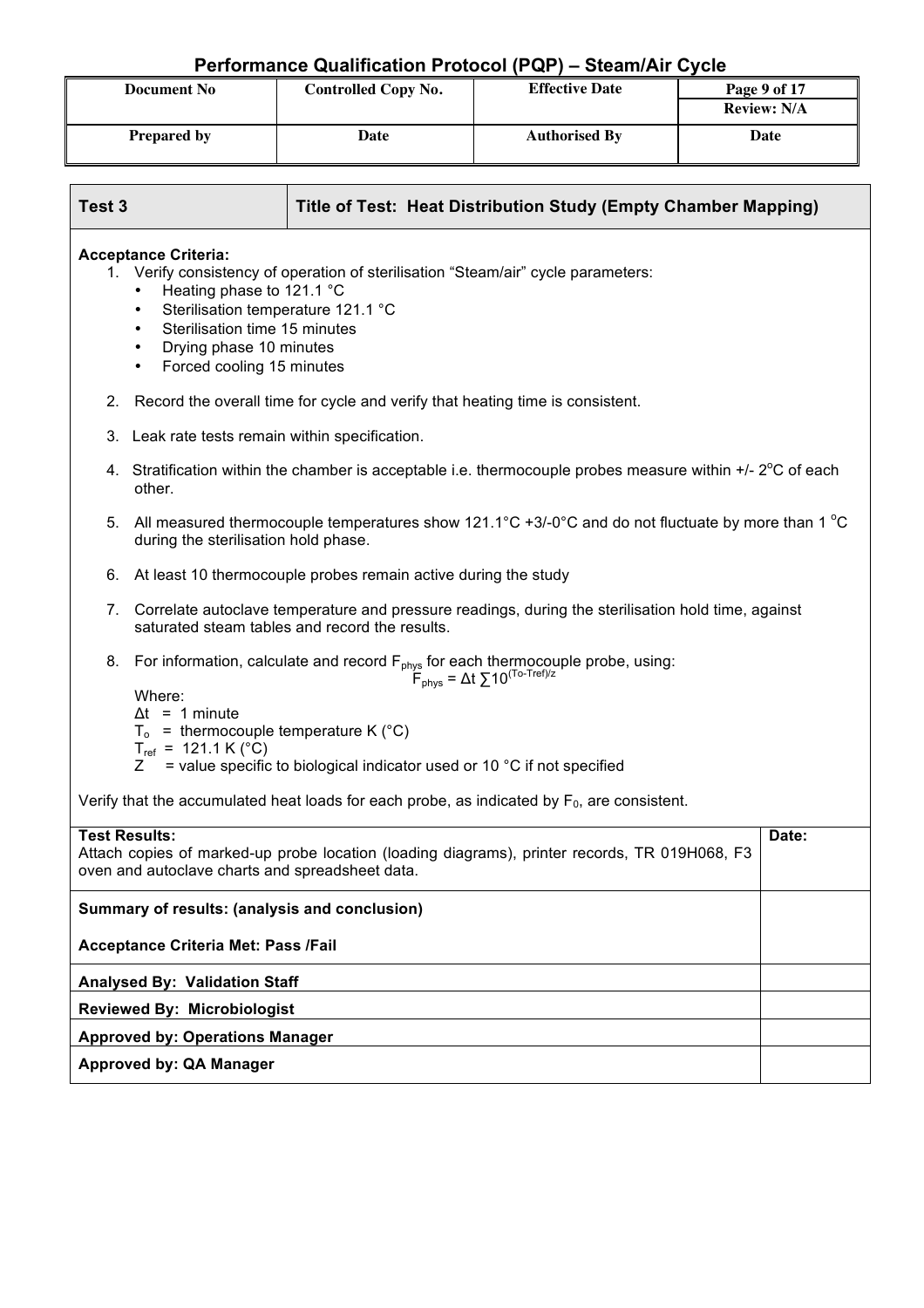| <b>Document No</b> | <b>Controlled Copy No.</b> | <b>Effective Date</b> | Page 10 of 17      |
|--------------------|----------------------------|-----------------------|--------------------|
|                    |                            |                       | <b>Review: N/A</b> |
| <b>Prepared by</b> | Date                       | <b>Authorised By</b>  | Date               |

| Test 4                                                                                                                                                                                                                                                            | Title of Test: Heat Distribution Study (Loaded Chamber Mapping)                                                                                                                                                                       |  |  |  |
|-------------------------------------------------------------------------------------------------------------------------------------------------------------------------------------------------------------------------------------------------------------------|---------------------------------------------------------------------------------------------------------------------------------------------------------------------------------------------------------------------------------------|--|--|--|
| <b>Objective</b><br>Physical qualification of the Production sterilisation cycle to demonstrate that heat distribution within the loaded<br>chamber is consistent and to locate the "cold spot" within the chamber.                                               |                                                                                                                                                                                                                                       |  |  |  |
| <b>Test Method</b>                                                                                                                                                                                                                                                | Load 6 trays of vials into the autoclave chamber, distributed across two shelves. Temperature probes shall be<br>placed adjacent to vials and held in place with autoclave tape if necessary.                                         |  |  |  |
| diagram (see Appendix B).                                                                                                                                                                                                                                         | Probe placement inside the chamber shall reflect the results from the previous heat distribution study (Test 3) for<br>determination of hot and cold spots within the chamber. Record the position of each probe on a loading pattern |  |  |  |
|                                                                                                                                                                                                                                                                   | Seal the liquid load probe TE1 inside a product vial and position it at the location previously identified as the "cold<br>spot" (Test 3). Similarly, for additional liquid probes TE3 and TE5.                                       |  |  |  |
| drain.                                                                                                                                                                                                                                                            | The F3 oven and autoclave data recorder drain probe (AC1-B) shall be used to reference the temperature in the                                                                                                                         |  |  |  |
| Select and run "Program 4", whilst synchronising the F3 oven and autoclave data recorder start and finish times to<br>collect all relevant data at 1 minute intervals. The cycle must be the first hot cycle run in the autoclave for that day<br>("cold start"). |                                                                                                                                                                                                                                       |  |  |  |
|                                                                                                                                                                                                                                                                   | Repeat the above cycle, leaving the coldest probes in place and rearranging the "hottest" probes, so that they are<br>re-located, to new, previously unmapped and therefore potentially cold, locations.                              |  |  |  |
| Repeat for 9 trays of vials.                                                                                                                                                                                                                                      |                                                                                                                                                                                                                                       |  |  |  |
| Copy, sign and date, all thermal printer records and record the test method and results on TR 019H068. Process<br>the raw data according to the procedure outlined in Appendix C.                                                                                 |                                                                                                                                                                                                                                       |  |  |  |
| <b>Sampling and Recording Plan</b>                                                                                                                                                                                                                                |                                                                                                                                                                                                                                       |  |  |  |
| Two runs each for minimum and maximum loads, (Program 4).                                                                                                                                                                                                         |                                                                                                                                                                                                                                       |  |  |  |
| <b>Test Equipment, Materials and Calibrations</b><br><b>References</b><br>OI 003121.1                                                                                                                                                                             |                                                                                                                                                                                                                                       |  |  |  |
| Refer to OI 003171 'Use of oven/autoclave data recorder"<br>OI 003171                                                                                                                                                                                             |                                                                                                                                                                                                                                       |  |  |  |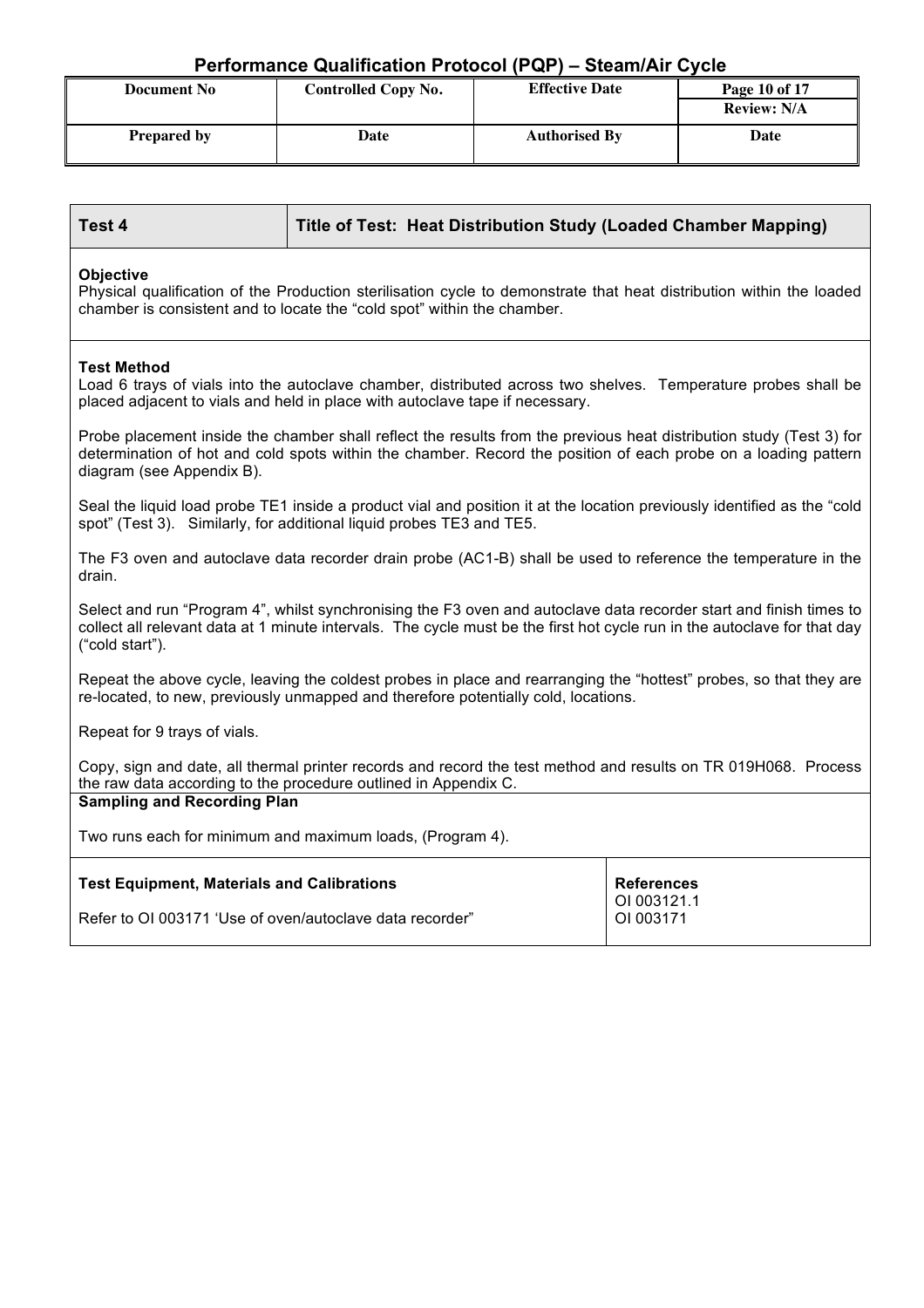| <b>Document No</b> | <b>Controlled Copy No.</b> | <b>Effective Date</b> | Page 11 of 17<br><b>Review: N/A</b> |
|--------------------|----------------------------|-----------------------|-------------------------------------|
| <b>Prepared by</b> | Date                       | <b>Authorised By</b>  | Date                                |

| Test 4                                                                                                                                                                            |                                                                                                                                                                                                                                          | Title of Test: Heat Distribution Study (Loaded Chamber Mapping)                                                                                                                                                   |  |  |
|-----------------------------------------------------------------------------------------------------------------------------------------------------------------------------------|------------------------------------------------------------------------------------------------------------------------------------------------------------------------------------------------------------------------------------------|-------------------------------------------------------------------------------------------------------------------------------------------------------------------------------------------------------------------|--|--|
|                                                                                                                                                                                   | <b>Acceptance Criteria:</b><br>Heating phase to 121.1 °C<br>$\bullet$<br>Sterilisation temperature 121.1 °C<br>$\bullet$<br>Sterilisation time 15 minutes<br>٠<br>Drying phase 10 minutes<br>٠<br>Forced cooling 30 minutes<br>$\bullet$ | 1. Verify consistency of operation of sterilisation "Steam/air" cycle parameters:                                                                                                                                 |  |  |
|                                                                                                                                                                                   |                                                                                                                                                                                                                                          | 2. Record the overall time for cycle and verify that heating time is consistent. Use the data to set upper and<br>lower limits for heat-up time during the heat penetration study.                                |  |  |
| 3.                                                                                                                                                                                | Leak rate tests remain within specification.                                                                                                                                                                                             |                                                                                                                                                                                                                   |  |  |
| 4.                                                                                                                                                                                | other.                                                                                                                                                                                                                                   | Stratification within the chamber is acceptable i.e. thermocouple probes measure within $+/- 2^{\circ}$ C of each                                                                                                 |  |  |
|                                                                                                                                                                                   | during the sterilisation hold phase.                                                                                                                                                                                                     | 5. All measured thermocouple temperatures show 121.1°C +3/-0°C and do not fluctuate by more than 1 °C                                                                                                             |  |  |
| 6.                                                                                                                                                                                |                                                                                                                                                                                                                                          | At least 10 thermocouple probes remain active during the study                                                                                                                                                    |  |  |
| 7.                                                                                                                                                                                | Correlate autoclave temperature and pressure readings, during the sterilisation hold time, against<br>saturated steam tables and record the results.                                                                                     |                                                                                                                                                                                                                   |  |  |
| 8.                                                                                                                                                                                | Where:<br>$\Delta t = 1$ minute<br>$T_0$ = thermocouple temperature K (°C)<br>$T_{ref}$ = 121.1 K (°C)<br>Ζ                                                                                                                              | For information, calculate and record $F_{phys}$ for each thermocouple probe, using:<br>$F_{phys} = \Delta t \sum 10^{(T_0 - Tref)/z}$<br>= value specific to biological indicator used or 10 °C if not specified |  |  |
|                                                                                                                                                                                   |                                                                                                                                                                                                                                          | Verify that the accumulated heat loads for each probe, as indicated by $F_0$ , are consistent.                                                                                                                    |  |  |
| Verify that the "cold-spot" location is constant, in two consecutive cycles, for minimum and maximum<br>9.<br>loads.                                                              |                                                                                                                                                                                                                                          |                                                                                                                                                                                                                   |  |  |
| <b>Test Results:</b><br>Date:<br>Attach copies of marked-up probe location (loading diagrams), printer records, TR 019H068, F3<br>oven and autoclave charts and spreadsheet data. |                                                                                                                                                                                                                                          |                                                                                                                                                                                                                   |  |  |
| Summary of results: (analysis and conclusion)<br><b>Acceptance Criteria Met: Pass /Fail</b>                                                                                       |                                                                                                                                                                                                                                          |                                                                                                                                                                                                                   |  |  |
|                                                                                                                                                                                   | <b>Analysed By: Validation Staff</b>                                                                                                                                                                                                     |                                                                                                                                                                                                                   |  |  |
|                                                                                                                                                                                   | <b>Reviewed By: Microbiologist</b>                                                                                                                                                                                                       |                                                                                                                                                                                                                   |  |  |
|                                                                                                                                                                                   | <b>Approved by: Operations Manager</b>                                                                                                                                                                                                   |                                                                                                                                                                                                                   |  |  |
|                                                                                                                                                                                   | <b>Approved by: QA Manager</b>                                                                                                                                                                                                           |                                                                                                                                                                                                                   |  |  |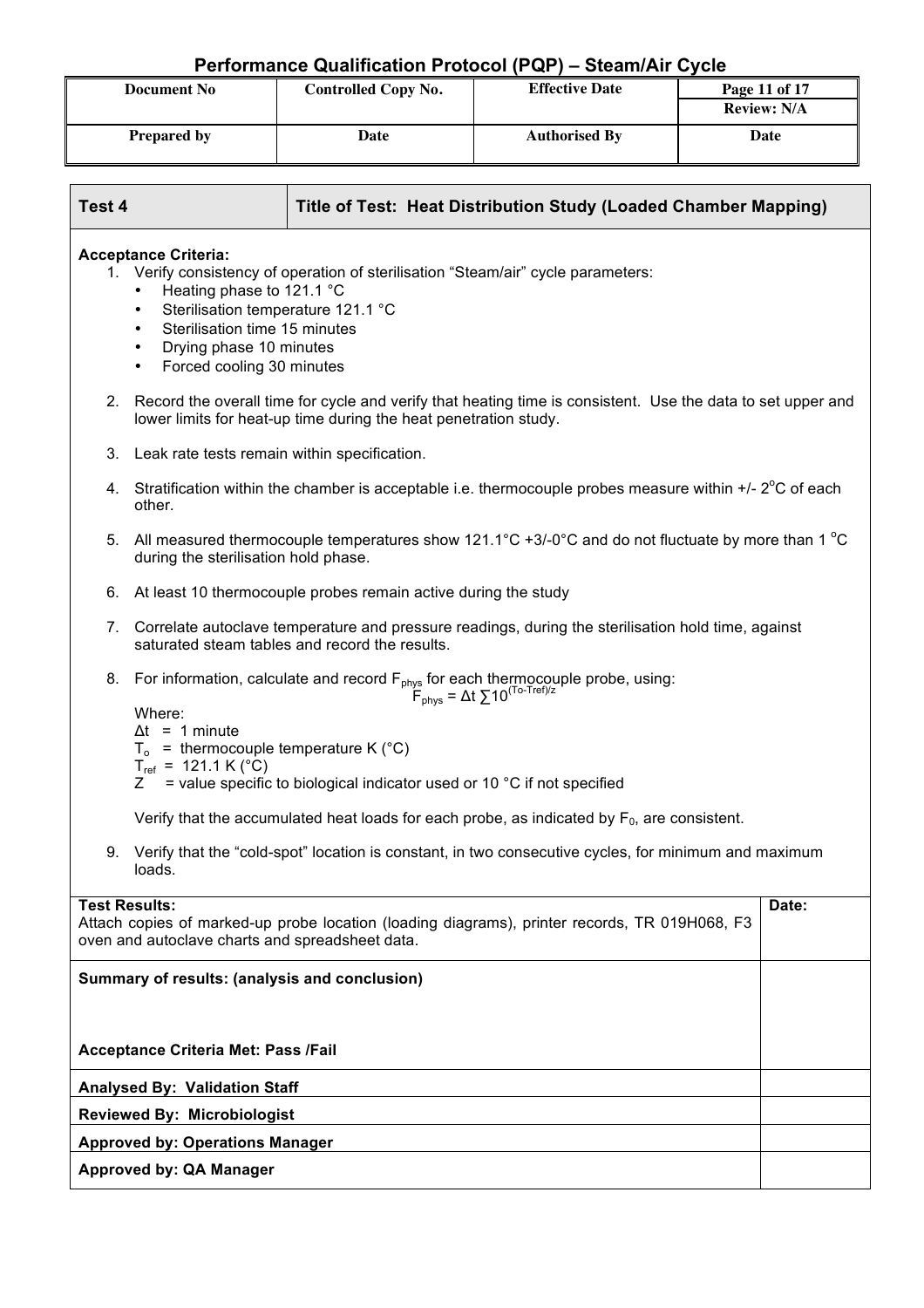| <b>Document No</b> | <b>Controlled Copy No.</b> | <b>Effective Date</b> | Page 12 of 17      |
|--------------------|----------------------------|-----------------------|--------------------|
|                    |                            |                       | <b>Review: N/A</b> |
| <b>Prepared by</b> | Date                       | <b>Authorised By</b>  | Date               |

| Test 5                                                                                                                                                                                                                                                                                                           | <b>Title of Test: Heat Penetration Study</b>                                                                                                                                                                                                                  |                            |  |
|------------------------------------------------------------------------------------------------------------------------------------------------------------------------------------------------------------------------------------------------------------------------------------------------------------------|---------------------------------------------------------------------------------------------------------------------------------------------------------------------------------------------------------------------------------------------------------------|----------------------------|--|
| <b>Objective</b><br>Physical qualification of the sterilisation cycle to demonstrate that heat penetrates equipment load items<br>effectively for the standard load configurations set out in this protocol. Program 4 (Steam/Air Cycle) shall be<br>temporarily modified for the "reduced" qualification cycle. |                                                                                                                                                                                                                                                               |                            |  |
| <b>Test Method</b>                                                                                                                                                                                                                                                                                               |                                                                                                                                                                                                                                                               | <b>Reference</b>           |  |
| Refer to Appendix A for the standard load components.                                                                                                                                                                                                                                                            |                                                                                                                                                                                                                                                               | AS ISO 11134-2003<br>7.4.2 |  |
| condensate can drain freely from each item.                                                                                                                                                                                                                                                                      | Load the product inside the sterilising chamber, so that steam and air can flow around and                                                                                                                                                                    | And SOP 003112             |  |
|                                                                                                                                                                                                                                                                                                                  | Seal temperature probes inside the product vials so that the probe is immersed in the<br>liquid, without touching the sides. Refer to the photograph and sealing method described<br>in Appendix D. Allow 24 hours for the sealant to cure before proceeding. |                            |  |
| cold spots within the chamber.                                                                                                                                                                                                                                                                                   | Position 11 temperature probes, sealed inside product vials, within the autoclave chamber<br>to reflect the results from previous heat distribution studies for determination of hot and                                                                      |                            |  |
| Seal the liquid load probe TE1 inside a product vial and also position it at the location<br>previously identified as the "cold spot" (Test 4). Similarly, for additional liquid probes TE3<br>and TE5.                                                                                                          |                                                                                                                                                                                                                                                               |                            |  |
| The F3 oven and autoclave data recorder drain probe (AC1-B) shall be used to reference<br>the temperature in the drain.                                                                                                                                                                                          |                                                                                                                                                                                                                                                               |                            |  |
| Place a Biological Indicator adjacent to each temperature probe location (See Test 6<br>"Biological challenge testing for standard loads").                                                                                                                                                                      |                                                                                                                                                                                                                                                               |                            |  |
| Record the position of each item (probes and BIs) on a copy of the loading pattern<br>diagram (see Appendix B).                                                                                                                                                                                                  |                                                                                                                                                                                                                                                               |                            |  |
| For the first two runs, select and run the Production Steam/Air Cycle, whilst synchronising<br>the data recorder start and finish times to collect all relevant data at 1 minute intervals.<br>Select and run a reduced cycle program on the third run for each load pattern. ie 121.1 °C<br>for 10 minutes.     |                                                                                                                                                                                                                                                               |                            |  |
| All validation cycles, for each load pattern, shall include Biological Indicators (BIs) – see<br>Test 6.                                                                                                                                                                                                         |                                                                                                                                                                                                                                                               |                            |  |
| The first validation cycle run for each load pattern shall be the first hot cycle run in the<br>autoclave for that day, to ensure it starts from a "cold" chamber and is worst case.                                                                                                                             |                                                                                                                                                                                                                                                               |                            |  |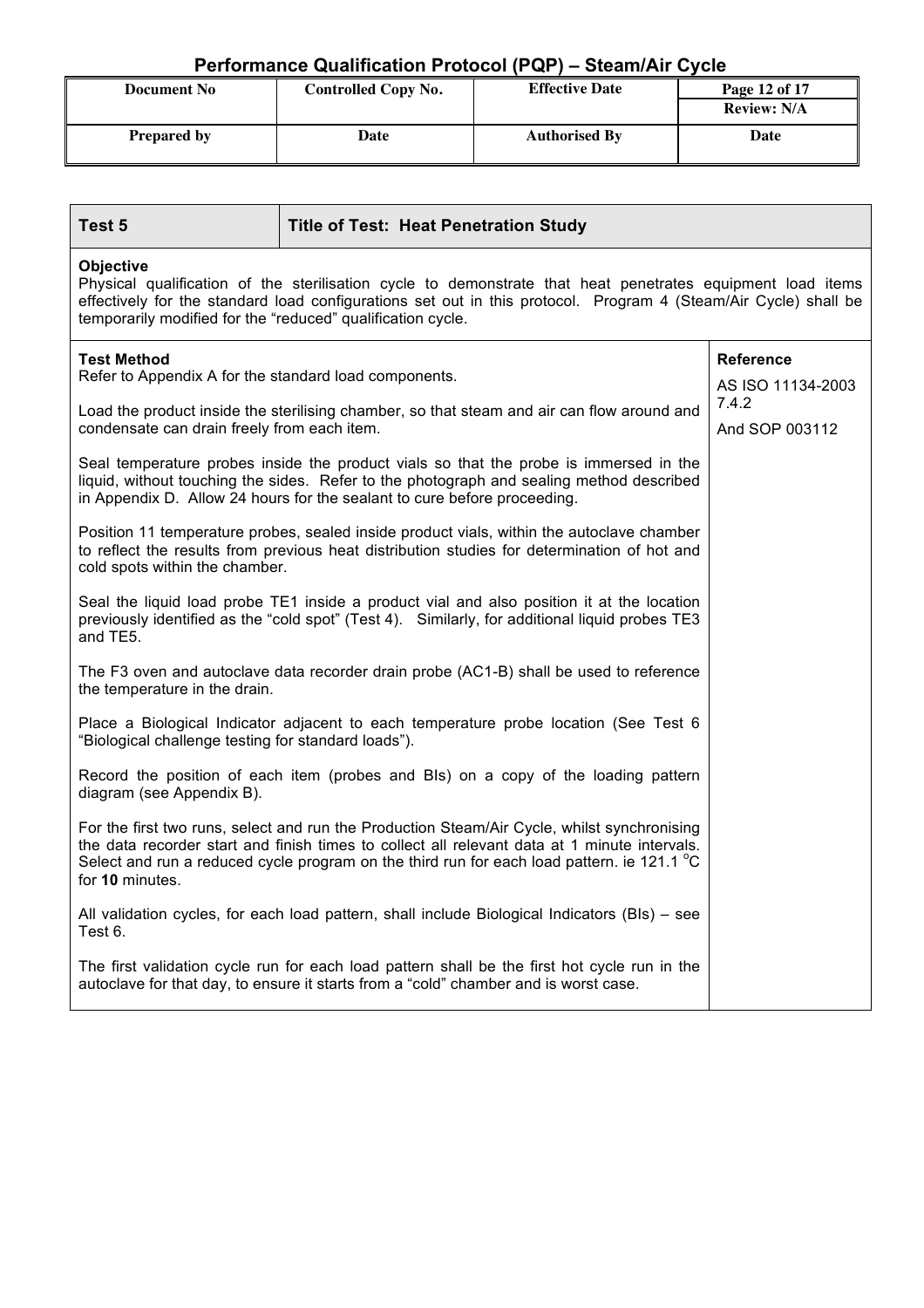| <b>Document No</b> | <b>Controlled Copy No.</b> | <b>Effective Date</b> | Page 13 of 17      |
|--------------------|----------------------------|-----------------------|--------------------|
|                    |                            |                       | <b>Review: N/A</b> |
| <b>Prepared by</b> | Date                       | <b>Authorised By</b>  | Date               |

| Test 5                                                                                                                                                                                                                                                                                                                                                                                                               | <b>Title of Test: Heat Penetration Study</b>      |                                       |                           |  |
|----------------------------------------------------------------------------------------------------------------------------------------------------------------------------------------------------------------------------------------------------------------------------------------------------------------------------------------------------------------------------------------------------------------------|---------------------------------------------------|---------------------------------------|---------------------------|--|
| <b>Test Method (continued)</b><br>Open the door and prepare for the next test cycle by removing the used Biological Indicator adjacent to each<br>temperature probe (See test schedule "Biological challenge testing for standard loads"). On completion of the<br>third ("reduced") test cycle, remove the load and repeat the vacuum leak rate test cycle as for test schedule 2.                                  |                                                   |                                       |                           |  |
| Re-instate production cycle conditions to the Steam/Air cycle.                                                                                                                                                                                                                                                                                                                                                       |                                                   |                                       |                           |  |
| Repeat for 9 trays of vials, laid across 3 autoclave shelves.                                                                                                                                                                                                                                                                                                                                                        |                                                   |                                       |                           |  |
| Copy all thermal printer records and record the test method and results on TR 019H068. Graphical presentation<br>of data is by using secure software as described in OI 003173 "Operator Instructions for Data Review - F3 oven<br>and autoclave data recorder". Use the "Review" software to download the raw data and process it on electronic<br>spreadsheets, according to the procedure outlined in Appendix C. |                                                   |                                       |                           |  |
| <b>Sampling and Recording Plan:</b>                                                                                                                                                                                                                                                                                                                                                                                  |                                                   |                                       |                           |  |
| Include Biological Indicators (see Test 6). Record results on copies of TR 019H068 "F3 Production Steam<br>Steriliser (Autoclave) Heat Penetration Results Sheet" for:                                                                                                                                                                                                                                               |                                                   |                                       |                           |  |
| 1 x Vacuum Leak Rate Test<br>6 trays<br>2 x Production cycle<br>1 x "reduced" cycle<br>(at least 1 "cold start")<br>(minimum load)<br>("cold start")                                                                                                                                                                                                                                                                 |                                                   |                                       |                           |  |
| 9 trays<br>(maximum load)                                                                                                                                                                                                                                                                                                                                                                                            | 2 x Production cycle<br>(at least 1 "cold start") | 1 x "reduced" cycle<br>("cold start") | 1 x Vacuum Leak Rate Test |  |
| <b>Test Equipment and Materials</b>                                                                                                                                                                                                                                                                                                                                                                                  |                                                   |                                       |                           |  |

Refer to SOP for operation of the data recorder SOP 003047 "SOP for Set-Up and Operation of Temperature recorder". Calibration certificates for the test equipment shall be included in the PQ report as described in Test Sheet 1.

#### **Acceptance Criteria:**

For minimum and maximum load patterns:

1. Verify consistency of operation of sterilisation production cycle parameters:

- Heating phase to 121.1 °C<br>• Sterilisation temperature 12
- Sterilisation temperature 121.1 °C
- Sterilisation time 15 minutes
- Drying phase 10 minutes
- Forced cooling 30 minutes

Record the overall time for the cycle and verify that the load conditioning phase (heating), prior to sterilisation, operates consistently.

Similarly, verify reduced cycle parameters:

- Heating phase to 121.1 °C
- Sterilisation temperature 121.1 °C
- Sterilisation time 10 minutes
- Drying phase 10 minutes
- Forced cooling 30 minutes
- 2. Vacuum Leak Rate Tests remain within specification.
- 3. Stratification within the chamber is acceptable i.e. temperature probes measure within +/- 2 °C of each other.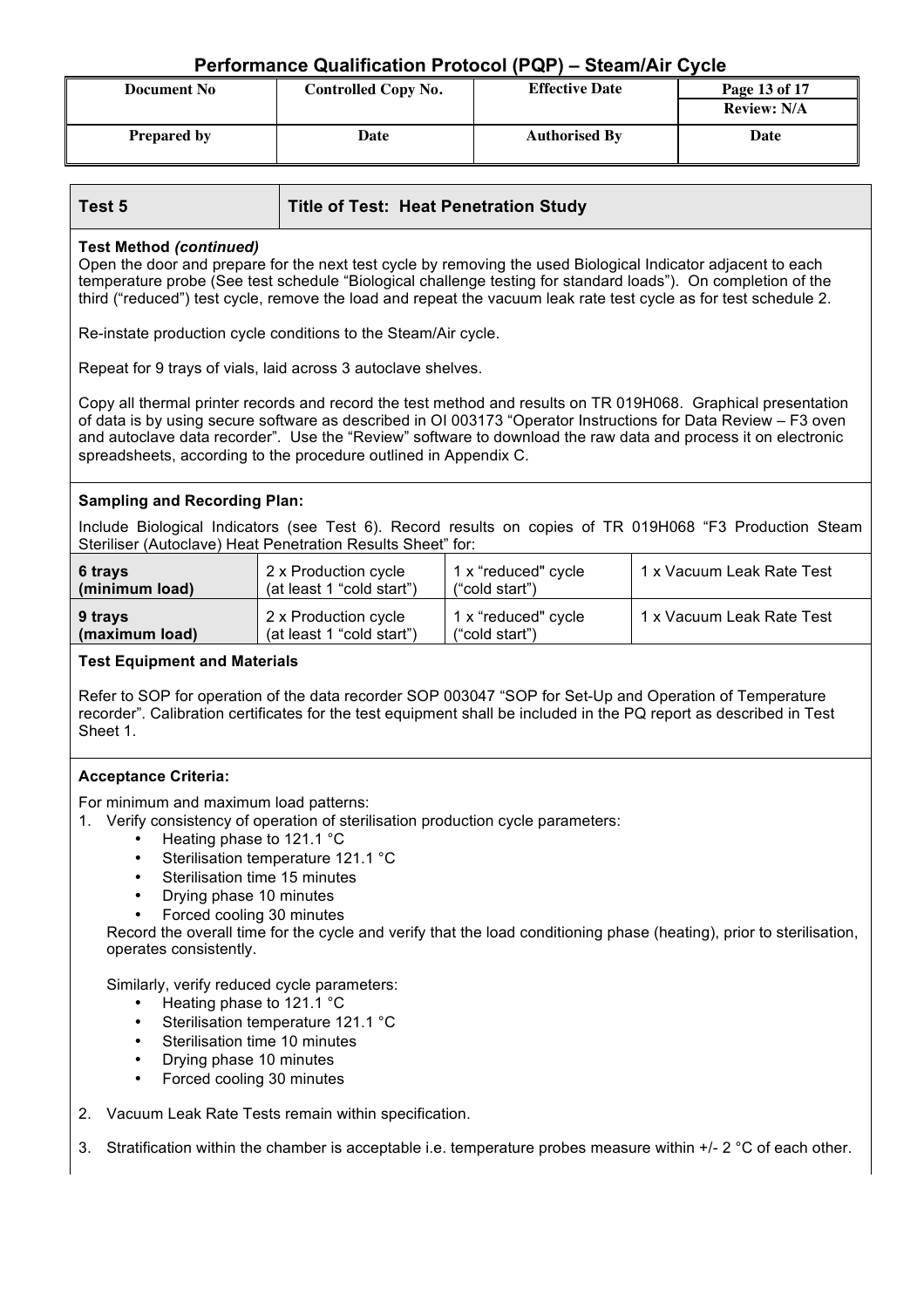| ____________       |                            |                       |                    |  |  |
|--------------------|----------------------------|-----------------------|--------------------|--|--|
| <b>Document No</b> | <b>Controlled Copy No.</b> | <b>Effective Date</b> |                    |  |  |
|                    |                            |                       | <b>Review: N/A</b> |  |  |
| <b>Prepared by</b> | Date                       | <b>Authorised By</b>  | Date               |  |  |

| Test 5                                                                                                                                                                                                               | <b>Title of Test: Heat Penetration Study</b>                                                                                                                                            |       |  |  |
|----------------------------------------------------------------------------------------------------------------------------------------------------------------------------------------------------------------------|-----------------------------------------------------------------------------------------------------------------------------------------------------------------------------------------|-------|--|--|
|                                                                                                                                                                                                                      | 4. For all cycles, all measured temperature probe temperatures show 121.1 °C +3/-0 °C and do not fluctuate by<br>more than 1 °C during the sterilisation hold phase.                    |       |  |  |
|                                                                                                                                                                                                                      | 5. At least 10 thermocouples stay active during the study.                                                                                                                              |       |  |  |
| 6.                                                                                                                                                                                                                   | Chemical indicators show a positive indication for threshold sterilisation temperature.                                                                                                 |       |  |  |
| 7.<br>steam tables and record the results.                                                                                                                                                                           | Correlate autoclave temperature and pressure readings, during the sterilisation hold time, against saturated                                                                            |       |  |  |
|                                                                                                                                                                                                                      | 8. Calculate and record F <sub>phys</sub> for each temperature probe on at least one cycle per load configuration, using:<br>$F_{\text{phys}} = \Delta t \sum 10(T_o-T_{\text{ref}})/z$ |       |  |  |
| Where:<br>$\Delta t = 1$ minute<br>$T_0$ = temperature probe temperature K (°C)<br>$T_{ref}$ = 121.1 K (°C)<br>$=$ value specific to biological indicator used or 10 $^{\circ}$ C if not specified<br>$\overline{z}$ |                                                                                                                                                                                         |       |  |  |
| <b>Test Results:</b>                                                                                                                                                                                                 |                                                                                                                                                                                         | Date: |  |  |
| Attach copies of loading diagrams, TR 019H068, raw data including printer records, F3<br>oven and autoclave data recorder charts, spreadsheets with formula checks to the PQR.                                       |                                                                                                                                                                                         |       |  |  |
| Summary of results (analysis and conclusion)                                                                                                                                                                         |                                                                                                                                                                                         |       |  |  |
| Acceptance Criteria met: Pass/Fail                                                                                                                                                                                   |                                                                                                                                                                                         |       |  |  |
| <b>Analysed By: Validation Staff</b>                                                                                                                                                                                 |                                                                                                                                                                                         |       |  |  |
| <b>Reviewed By: Microbiologist</b>                                                                                                                                                                                   |                                                                                                                                                                                         |       |  |  |
| <b>Approved By: Operations Manager</b>                                                                                                                                                                               |                                                                                                                                                                                         |       |  |  |
| Approved By: QA Manager                                                                                                                                                                                              |                                                                                                                                                                                         |       |  |  |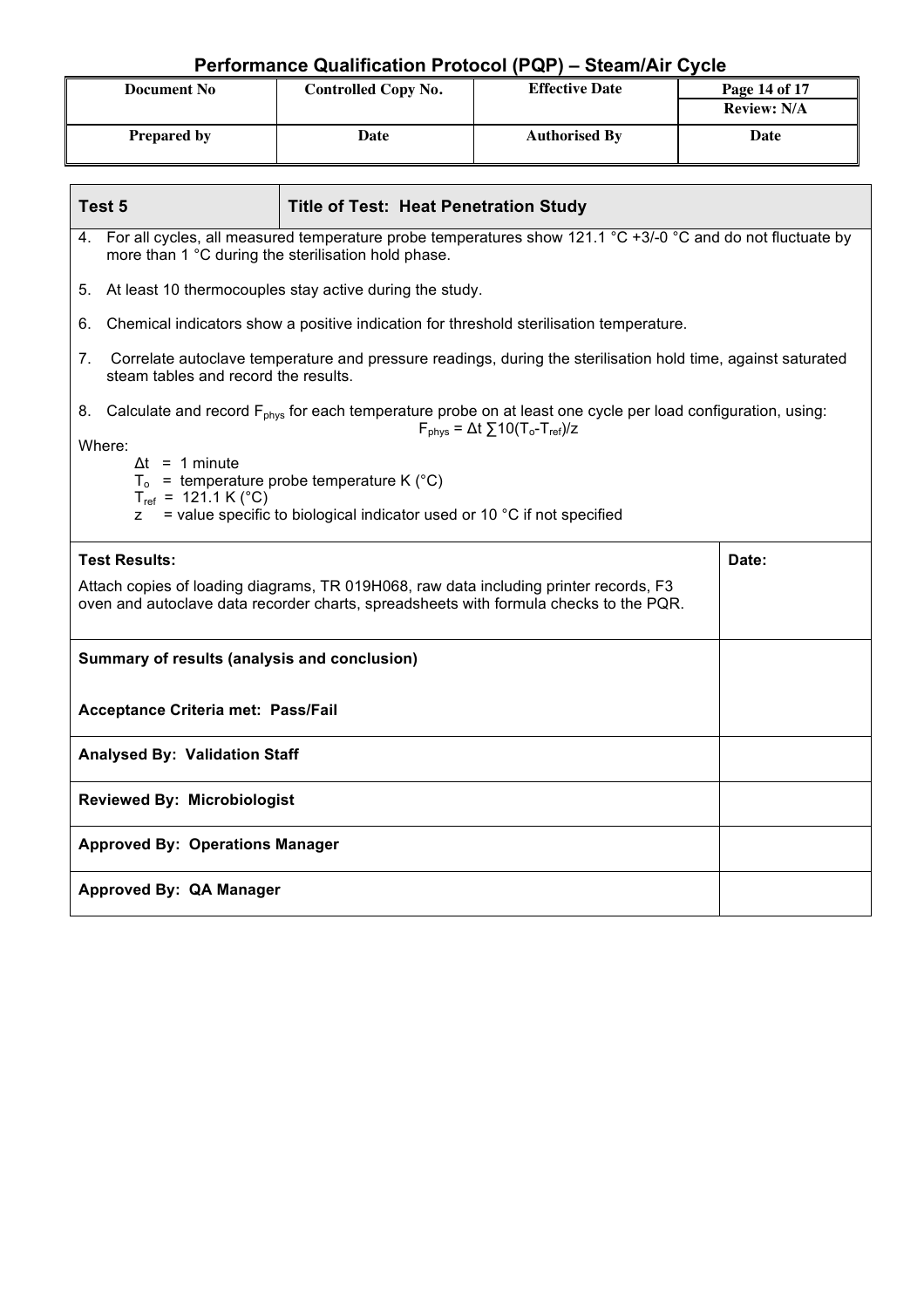| <b>Document No</b> | <b>Effective Date</b><br><b>Controlled Copy No.</b> |                      | Page 15 of 17      |
|--------------------|-----------------------------------------------------|----------------------|--------------------|
|                    |                                                     |                      | <b>Review: N/A</b> |
| <b>Prepared by</b> | Date                                                | <b>Authorised By</b> | Date               |

| Test 6<br>Title of Test: Biological challenge testing for standard loads                                                                                                                                                                                                                                                                             |                                                                                                                                                                                            |                                                                                                                                                                                                                                                                                                                                                                                                                                         |                |                     |  |
|------------------------------------------------------------------------------------------------------------------------------------------------------------------------------------------------------------------------------------------------------------------------------------------------------------------------------------------------------|--------------------------------------------------------------------------------------------------------------------------------------------------------------------------------------------|-----------------------------------------------------------------------------------------------------------------------------------------------------------------------------------------------------------------------------------------------------------------------------------------------------------------------------------------------------------------------------------------------------------------------------------------|----------------|---------------------|--|
| <b>Objective</b><br>Biological qualification of the sterilisation cycle to demonstrate that the delivered lethality measured by the actual<br>kill of micro-organisms on a Biological Indicator system results in a PNSU $\leq 10^{-6}$ .                                                                                                            |                                                                                                                                                                                            |                                                                                                                                                                                                                                                                                                                                                                                                                                         |                |                     |  |
| <b>Test Method</b>                                                                                                                                                                                                                                                                                                                                   | <b>Reference</b><br>This test is run concurrently with Test 5 (i.e. temperature probes and Biological<br>AS ISO 11134-2003<br>Indicators placed adjacently in the same loads).<br>7.4.2 d) |                                                                                                                                                                                                                                                                                                                                                                                                                                         |                |                     |  |
| <b>Guidelines for handling Biological Indicators (BIs):</b>                                                                                                                                                                                                                                                                                          |                                                                                                                                                                                            |                                                                                                                                                                                                                                                                                                                                                                                                                                         |                |                     |  |
| to the facility.                                                                                                                                                                                                                                                                                                                                     |                                                                                                                                                                                            | Collect the required number of BIs from the Microbiology Laboratory. Transfer the ampoules in a sealed bag                                                                                                                                                                                                                                                                                                                              |                |                     |  |
| $\overline{\phantom{0}}$<br>shall be transferred to the Microbiology Laboratory for disposal.                                                                                                                                                                                                                                                        |                                                                                                                                                                                            | Handle the glass ampoules carefully. Keep spare gloves and sample jars close by in case of damage. If an<br>ampoule is damaged, then transfer immediately to the sample jar and seal. Change gloves and notify<br>Production, so that the area can be cleaned down accordingly, using a sporicidal sanitant; e.g. spray with<br>10% $H_2O_2$ in 70% ethanol solution and leave to soak for 60 minutes. Contaminated gloves, and samples |                |                     |  |
| $\overline{\phantom{0}}$<br>transfer back to the Microbiology Laboratory.                                                                                                                                                                                                                                                                            |                                                                                                                                                                                            | Treat all autoclaved BIs as potentially viable and handle as described above. Place in a sealed bag for                                                                                                                                                                                                                                                                                                                                 |                |                     |  |
| Verify that the number if BIs issued and the number returned from/to the Microbiology Laboratory are the<br>same (100% accountability). Inform the Production Manager on duty immediately, of any discrepancies.                                                                                                                                     |                                                                                                                                                                                            |                                                                                                                                                                                                                                                                                                                                                                                                                                         |                |                     |  |
| For each standard load configuration:                                                                                                                                                                                                                                                                                                                |                                                                                                                                                                                            |                                                                                                                                                                                                                                                                                                                                                                                                                                         |                |                     |  |
| Place a Biological Indicator (BI) adjacent to each temperature probe location (see test schedule "heat penetration<br>study").                                                                                                                                                                                                                       |                                                                                                                                                                                            |                                                                                                                                                                                                                                                                                                                                                                                                                                         |                |                     |  |
| Record the position and tag of each BI.                                                                                                                                                                                                                                                                                                              |                                                                                                                                                                                            |                                                                                                                                                                                                                                                                                                                                                                                                                                         |                |                     |  |
|                                                                                                                                                                                                                                                                                                                                                      | Complete the sterilisation cycle (See test schedule "heat penetration study")                                                                                                              |                                                                                                                                                                                                                                                                                                                                                                                                                                         |                |                     |  |
| Stop the heat penetration study after the first sterilisation cycle has completed (See test schedule "heat<br>penetration study"). Open the door and prepare for the next test cycle by removing the used BI and placing a<br>fresh BI adjacent to each temperature probe. Transfer the used BIs to the QC laboratory for incubation and<br>testing. |                                                                                                                                                                                            |                                                                                                                                                                                                                                                                                                                                                                                                                                         |                |                     |  |
| <b>Sampling and Recording Plan:</b>                                                                                                                                                                                                                                                                                                                  |                                                                                                                                                                                            |                                                                                                                                                                                                                                                                                                                                                                                                                                         |                |                     |  |
| 6 trays (minimum load)                                                                                                                                                                                                                                                                                                                               |                                                                                                                                                                                            | 2 x Production cycle<br>(at least 1 "cold start")                                                                                                                                                                                                                                                                                                                                                                                       | ("cold start") | 1 x "reduced" cycle |  |
| 2 x Production cycle<br>9 trays (maximum load)<br>1 x "reduced" cycle<br>(at least 1 "cold start")<br>"cold start")                                                                                                                                                                                                                                  |                                                                                                                                                                                            |                                                                                                                                                                                                                                                                                                                                                                                                                                         |                |                     |  |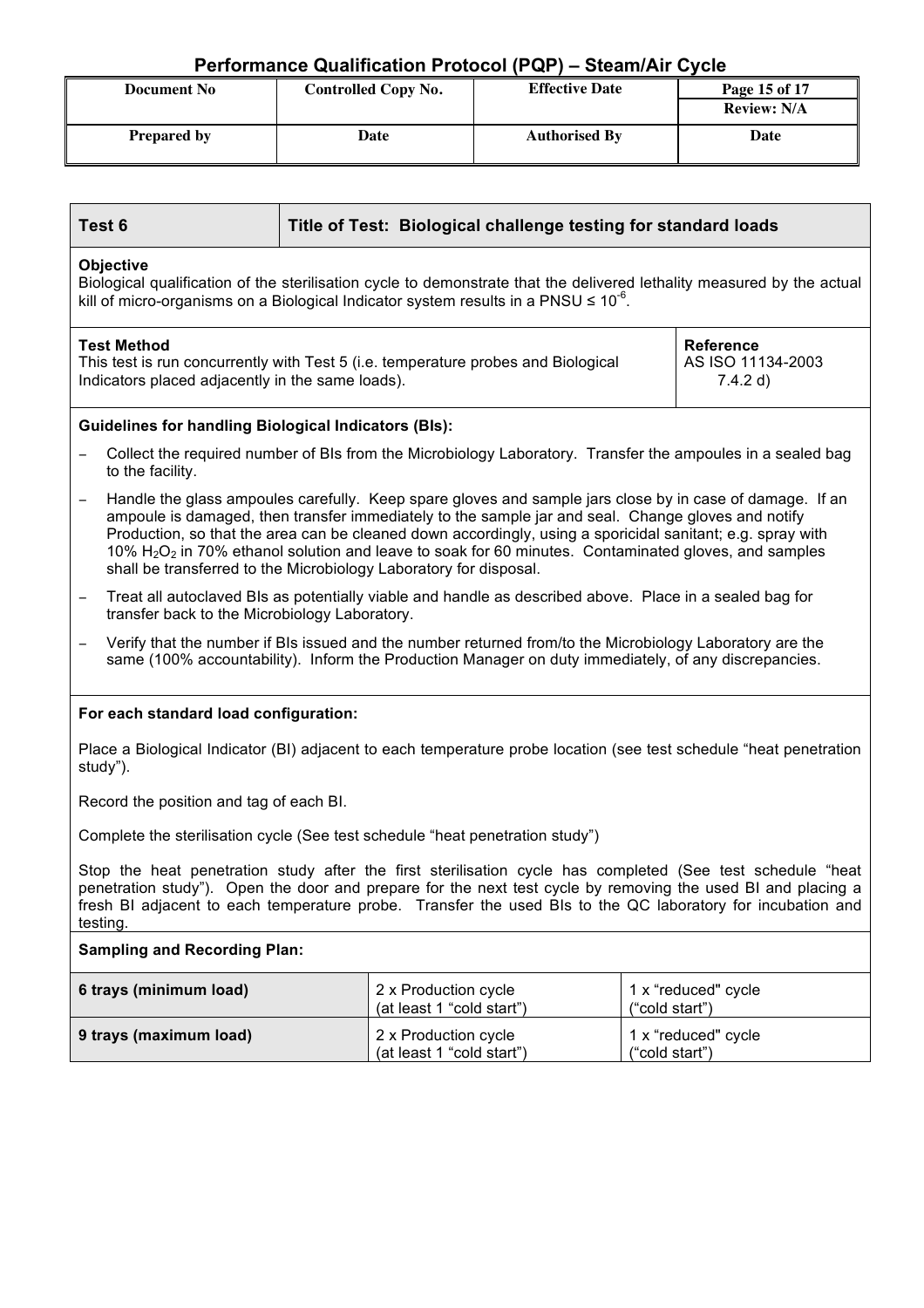| <b>Document No</b> | <b>Controlled Copy No.</b> | <b>Effective Date</b> | Page 16 of 17      |
|--------------------|----------------------------|-----------------------|--------------------|
|                    |                            |                       | <b>Review: N/A</b> |
| <b>Prepared by</b> | Date                       | <b>Authorised By</b>  | Date               |

| Test <sub>6</sub>                                                                                                                                                                                                                                                                                                                                          | Title of Test: Biological challenge testing for standard loads                                                                                                                                                                                                                     |       |  |  |
|------------------------------------------------------------------------------------------------------------------------------------------------------------------------------------------------------------------------------------------------------------------------------------------------------------------------------------------------------------|------------------------------------------------------------------------------------------------------------------------------------------------------------------------------------------------------------------------------------------------------------------------------------|-------|--|--|
| Calculate the actual log reduction ( $N_F$ = actual PNSU) of micro-organisms using:<br>$F_{\text{BIO}} = D_{121.1}$ (Log N <sub>0</sub> - Log N <sub>F</sub> )<br>where:                                                                                                                                                                                   |                                                                                                                                                                                                                                                                                    |       |  |  |
| $D_{121,1}$ and N <sub>0</sub> (from BI data)                                                                                                                                                                                                                                                                                                              | $F_{\text{BIO}} = F_{\text{phys}}$ (as found from heat penetration study)                                                                                                                                                                                                          |       |  |  |
| <b>Test Equipment and Materials</b>                                                                                                                                                                                                                                                                                                                        | See TR gggg "RMTR - M.org - Biological Indicator Ampoules (RM 6119)                                                                                                                                                                                                                |       |  |  |
|                                                                                                                                                                                                                                                                                                                                                            | QC shall quality-test and incubate a non-sterilised spore strip as a positive control, according to:<br>SOP 007J026 "Procedure for Determination of the Concentration of Geobacillus stearothermophilus (ATCC 7953)<br>Spore Suspension and Strips used for Autoclave Validation". |       |  |  |
| Results shall be recorded on:                                                                                                                                                                                                                                                                                                                              | TR 019H054 "PQ for F3 Steam steriliser (Autoclave) Biological Indicator Result Sheet".                                                                                                                                                                                             |       |  |  |
| <b>Acceptance Criteria</b>                                                                                                                                                                                                                                                                                                                                 | There shall be no growth of BIs, which have undergone the sterilising cycles.                                                                                                                                                                                                      |       |  |  |
|                                                                                                                                                                                                                                                                                                                                                            | There shall be positive growth of the control BIs, which have not undergone the sterilising cycles.                                                                                                                                                                                |       |  |  |
| Bio-indicators shall comply with specification before use: Glass ampoules G.stearothermophilus, The Biological<br>indicator shall have:<br>Population > 5 x $10^5$ Geobacillus stearothermophilus (ATCC 7953) per ampoule,<br>with a "D" value of not less than 1.5 minutes and not more than 2.0 minutes.<br>Initial population shall be confirmed by QC. |                                                                                                                                                                                                                                                                                    |       |  |  |
| PNSU calculations are for information only and shall be reviewed with reference to original background bio-<br>burden data, where available.                                                                                                                                                                                                               |                                                                                                                                                                                                                                                                                    |       |  |  |
| <b>Test Results:</b>                                                                                                                                                                                                                                                                                                                                       |                                                                                                                                                                                                                                                                                    | Date: |  |  |
| to the PQR.                                                                                                                                                                                                                                                                                                                                                | Attach copies of TR 019H054, TR 010X066 and Certificate of Analysis for the BI ampoules                                                                                                                                                                                            |       |  |  |
| Summary of results (analysis and conclusion)                                                                                                                                                                                                                                                                                                               |                                                                                                                                                                                                                                                                                    |       |  |  |
| Acceptance Criteria met: Pass/Fail                                                                                                                                                                                                                                                                                                                         |                                                                                                                                                                                                                                                                                    |       |  |  |
| <b>Analysed By: Validation Staff</b>                                                                                                                                                                                                                                                                                                                       |                                                                                                                                                                                                                                                                                    |       |  |  |
| <b>Reviewed By: Microbiologist</b>                                                                                                                                                                                                                                                                                                                         |                                                                                                                                                                                                                                                                                    |       |  |  |
|                                                                                                                                                                                                                                                                                                                                                            | <b>Approved By: Operations Manager</b>                                                                                                                                                                                                                                             |       |  |  |
| Approved By: QA Manager                                                                                                                                                                                                                                                                                                                                    |                                                                                                                                                                                                                                                                                    |       |  |  |